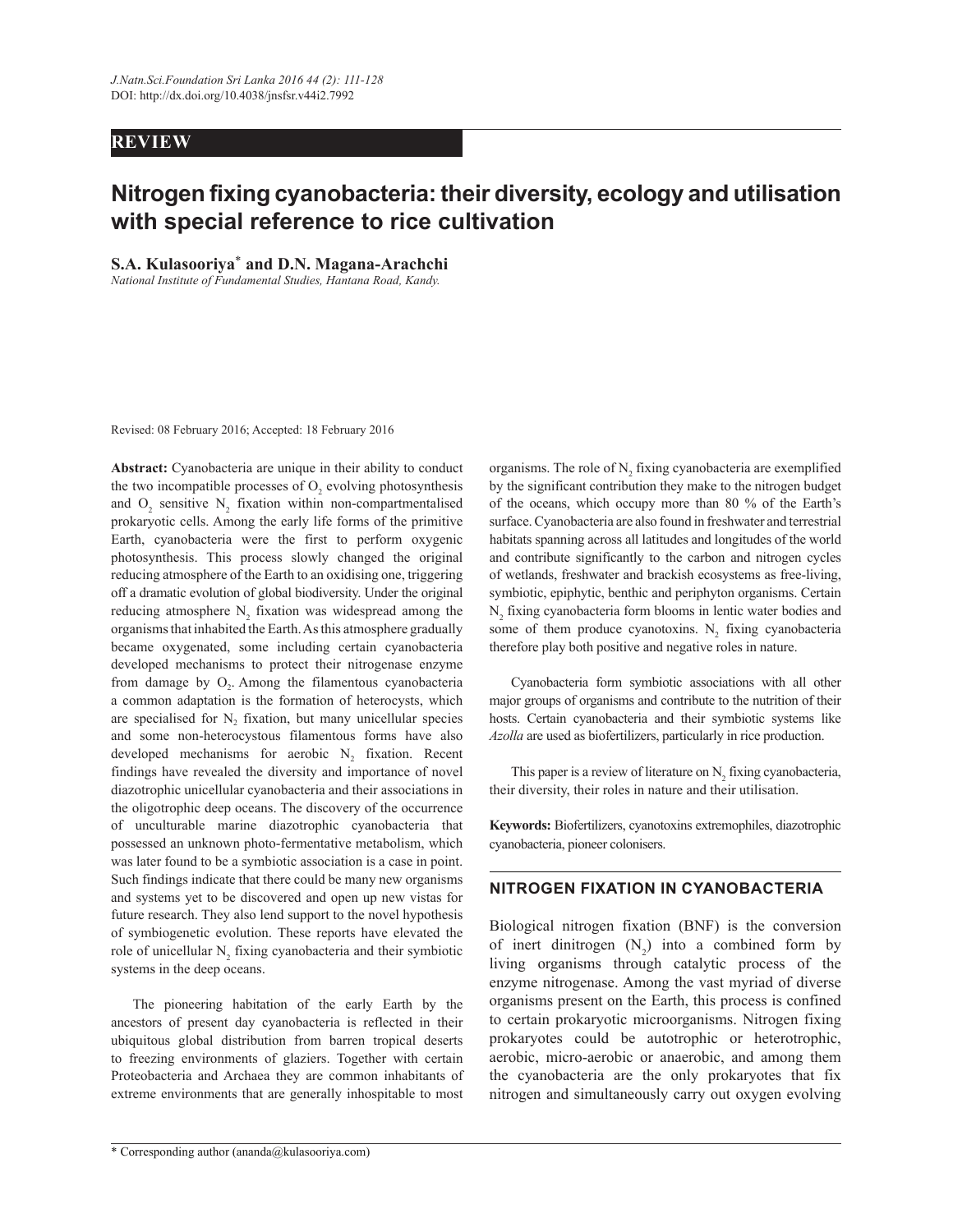photosynthesis. How the prokaryotic microorganisms which do not possess a compartmentalised cellular organisation with intracellular organelles carry out these two incompatible processes of oxygen sensitive nitrogen fixation and oxygen evolving photosynthesis, has drawn a variety of explanations but this engima is not yet completely resolved.

 From phylogenetic studies it has been postulated that all the nitrogenases have been derived from a common prokaryotic ancestral group that existed prior to the oxygenation of the Earth's atmosphere (Berman-Frank *et al.,* 2003). This anoxic atmosphere was quite different from the present day atmosphere and had a predominance of  $CH_4$ ,  $CO_2$ ,  $N_2$  and  $NH_3$ . Ultra-violet radiation would have dissociated  $NH<sub>3</sub>$  releasing  $N<sub>2</sub>$  and H<sub>2</sub> to the atmosphere. Primitive nitrogenases could have initially arisen as respiratory enzymes where  $N_2$  acted as a sink for anaerobic respiration of certain heterotrophs. The slow process of oxygenation over several millions of years, primarily due to the oxygenic photosynthesis of cyanobacteria, resulted in the partial pressure of atmospheric oxygen to increase from 0.0004 % to  $> 0.03$  %. This oxygenation was inimical to N<sub>2</sub> fixation and all the organisms had to adopt various methods to protect their nitrogenase enzyme from damage by O<sub>2</sub> (Gallon, 1981). Such evolutionary processes of adaptation would have been slow and gradual over a long period of time because the anaerobic atmosphere went through a long journey of micro-aerobic conditions to reach oxygen concentrations inimical to the nitrogenase enzyme. Gallon *et al.* (1991) and Gallon (1992) have described these mechanisms as behavioural adaptations, physical barriers, physiological and biochemical strategies and structural changes, and treated the cyanobacteria as a special group and these have been discussed by Kulasooriya (2008).

# **DIVERSITY OF NITROGEN FIXING CYANOBACTERIA**

According to early reports, although  $N_2$  fixation was widespread among cyanobacteria, all species did not fix nitrogen. Many did so both under aerobic and micro-aerobic conditions while a lesser number fixed N<sub>2</sub> only under aerobic conditions (Fogg *et al.*, 1973). The information in this report has undergone major revisions during the past four decades particularly with respect to the number of unicellular species, which play a major role in nitrogen fixation in the deep open seas (Montoya *et al.*, 2004; Moisander *et al*., 2010; Thompson & Zehr, 2013).

During the 19<sup>th</sup> century cyanobacteria (considered as blue-green algae at that time) were first suspected to fix atmospheric nitrogen due to their ability to grow well under nitrogen deficient conditions (Frank, 1889; Schloesing & Laurent, 1892), but the observations were not based upon axenic cultures. Conclusive proof was provided by Drewes (1928) and this work was supported by De (1939), who showed that nitrogen fixing cyanobacteria were abundant in paddy fields of India. This showed the economic importance of these organisms as contributors for sustaining the natural fertility of rice soils (Singh, 1961).

 Until the late 1950s and mid 1960s the difficulty of demonstrating  $N_2$  fixation in cyanobacteria was due to the limitation of reliable methods. The common methodology was based upon the demonstration of significant growth of the test organism under nitrogen free conditions. First it was necessary to ensure that the experimental cultures were axenic because it was tedious to remove the associated bacteria, which sometimes dwell within mucilage sheaths of the test organisms. Secondly it was necessary to establish unequivocally that the culture set up was completely free of combined nitrogen including those present as traces in the air bubbled through the cultures. The meticulous set up to remove such traces by Fogg (1942) was followed by many others until the acetylene reduction assay (Dilworth, 1966; Schollhorn & Burris, 1966) became available. This simple technique enabled the rapid demonstration of nitrogenase activity by any organism, symbiotic association, cell-free extracts and purified nitrogenase enzyme under a variety of incubation conditions. However unequivocal confirmation of  $N<sub>2</sub>$ fixation by any organism or system had to come from evidence supported by techniques using isotopes of nitrogen.

#### **Filamentous, heterocystous cyanobacteria**

During the early 1960s there was no clear idea as to whether any specialised cell/s in filamentous cyanobacteria perform  $N_2$  fixation, and the role of heterocysts was not fully understood (Cox, 1966). The classical research article by Fay *et al*. (1968) brought a new dimension proposing that a specialised cell, the heterocyst is the site of  $N_2$  fixation in cyanobacteria. Accordingly the major adaptation for  $N_2$  fixation under aerobic conditions among the filamentous cyanobacteria appeared to be due to structural changes of their cells. A majority of filamentous cyanobacteria that exhibit aerobic nitrogen fixation possess heterocysts. Compared to vegetative cells heterocysts are generally larger in size, lighter in colour, have thicker cell walls and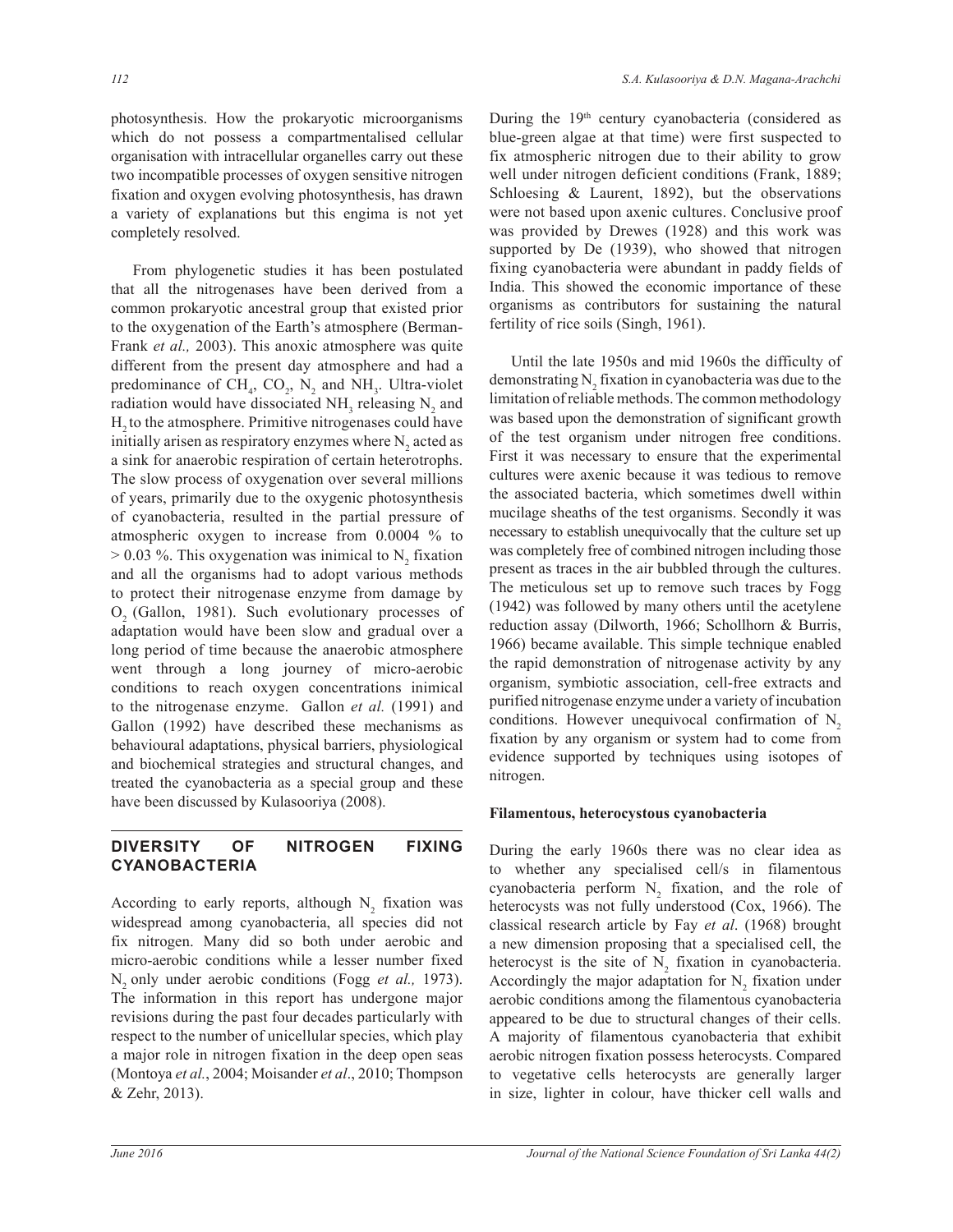have thickenings called polar nodules at the points of attachment to adjacent cells (Fogg *et al*., 1973). Lang and Fay (1971) showed that a mature heterocyst has a thick envelope that consists of an outer polysaccharide fibrous layer, a middle homogenous layer and an inner glycolipid laminated layer. This cell envelope has been shown to be critically important for  $N_2$  fixation and also limits the ingress of  $O_2$  into the heterocysts (Murry *et al.,* 1984; Murry & Wolk, 1989). Kulasooriya *et al.* (1972) reported on the differentiation of heterocysts in *Anabaena cylindrica* and also demonstrated how it coincided with the restoration of nitrogenase activity. Isolated heterocysts of *A. cylindrica* showed higher rates of respiration than vegetative cells and their absorption spectrum coincided more closely with the action spectrum of nitrogenase activity by whole filaments than that of the vegetative cells (Fay & Walsby, 1966). The isolated heterocysts contained very little chlorophyll-a and were devoid of phycocyanin and phycoerythrin pigments, which are associated with the  $O_2$  evolving photosystem-II of photosynthesis (Thomas, 1970). Using <sup>14</sup>C labelled  $CO<sub>2</sub>$  Wolk (1970) showed that heterocysts do not fix carbon, and Fay and Kulasooriya (1972) demonstrated the prevalence of reducing conditions in heterocysts by the faster reduction of triphenyl tetrazolium chloride within them. Wolk and Wojciuch (1971) demonstrated photo-reduction of acetylene in isolated heterocysts. Employing the short-lived, radioactive isotope <sup>13</sup>N, Wolk *et al.* (1974) demonstrated  $N_2$  fixation within heterocysts and Janaki and Wolk (1982) showed the presence of nitrogenase in isolated heterocysts. Wolk (1982) reviewed and summarised all the available evidences and concluded that the main function of heterocysts in cyanobacteria is  $N_2$  fixation.

 These early reports based primarily upon morphological and physiological characters have been confirmed later and a number of studies and many reviews have described the numerous phases in heterocyst development, signalling, and regulation (Meeks & Elhai 2002; Forchhammer, 2004; Herrero *et al*., 2004; Zhang *et al*., 2006; Aldea *et al*., 2008; Zhao & Wolk, 2008; Kumar *et al*., 2009). Heterocysts and vegetative cells are mutually interdependent. Heterocysts lack photosystem-II and carbon fixation. As such, they are dependent on vegetative cells for a source of carbon, which was probably partially supplied as sucrose (Cumino *et al*., 2007; Marcozzi *et al*., 2009) while vegetative cells obtain fixed nitrogen in the form of amino acids from the heterocysts (Meeks & Elhai, 2002). In certain species, vegetative cells also supply glutamate to heterocysts, which convert it to glutamine and other amino acids (Martin-Figueroa *et al*., 2000). The exchange of metabolites and intercellular signals that control the

regulated spacing of the heterocysts require movement of molecules between cells along a filament, possibly through a continuous periplasm (Flores *et al*., 2006). Mariscal *et al*. (2007) showed that the green fluorescent protein (GFP) expressed from the patS promoter, which is expressed at a low basal level in vegetative cells and strongly up-regulated in differentiating heterocysts and targeted to the periplasm by a cleavable twin-arginine signal peptide, could diffuse through the heterocyst periplasm to nearby vegetative cells. GFP attached to the cytoplasmic membrane was visible only in heterocysts and not in adjacent vegetative cells. However, according to Zhang *et al*. (2008), GFP targeted to the periplasm of vegetative cells or heterocysts showed no intercellular diffusion from one cell to the next and the exported GFP diffused around individual cells but not beyond the cell borders. The signal sequences they used were celltype specific promoters (P-hepA, P-patB or P-rbcL) and the signal sequence of the *Escherichia coli* TorA protein attached to GFP. It is unclear why these two research groups came to different conclusions. It may be because of the different signal sequences that were used (Kumar *et al*., 2009). It is therefore evident that although heterocysts in these cyanobacteria are the sites of nitrogen fixation, their continued functioning depends upon intimate connection and interaction with the vegetative cells.

#### **Non-heterocystous cyanobacteria**

#### *Unicellular cyanobacteria*

While evidence in support of heterocysts as the sites of  $N<sub>2</sub>$  fixation was gaining momentum, reports appeared on the detection of nitrogenase activity in certain unicellular as well as non-heterocystous, filamentous species of cyanobacteria. The first report of a unicellular species being capable of nitrogen fixation was that of Wyatt and Silvey (1969) who demonstrated nitrogenase activity in *Gloeocapsa* (syn*. Gloeothece, Cyanothece*). These were followed by reports on other unicellular species such as *Synechococcus* and *Aphanothece* (Mitsui *et al.*, 1986). In a survey of 133 species of non-heterocystous strains, Rippka *et al*. (1971) found nitrogenase activity in 46 strains and they also proposed the inclusion of all nitrogen fixing unicellular species into a single genus *Cyanothece*. It has been suggested that  $N_2$  fixation in *Cyanothece* takes place in the dark, supported by ATP and carbon substrates produced during the preceding light period and they are under a circadian rhythm (Huang & Chow, 1991). However certain strains have been reported to grow fast under continuous light, and the formation of a certain type of intracellular granule was observed under these conditions. These granules were different from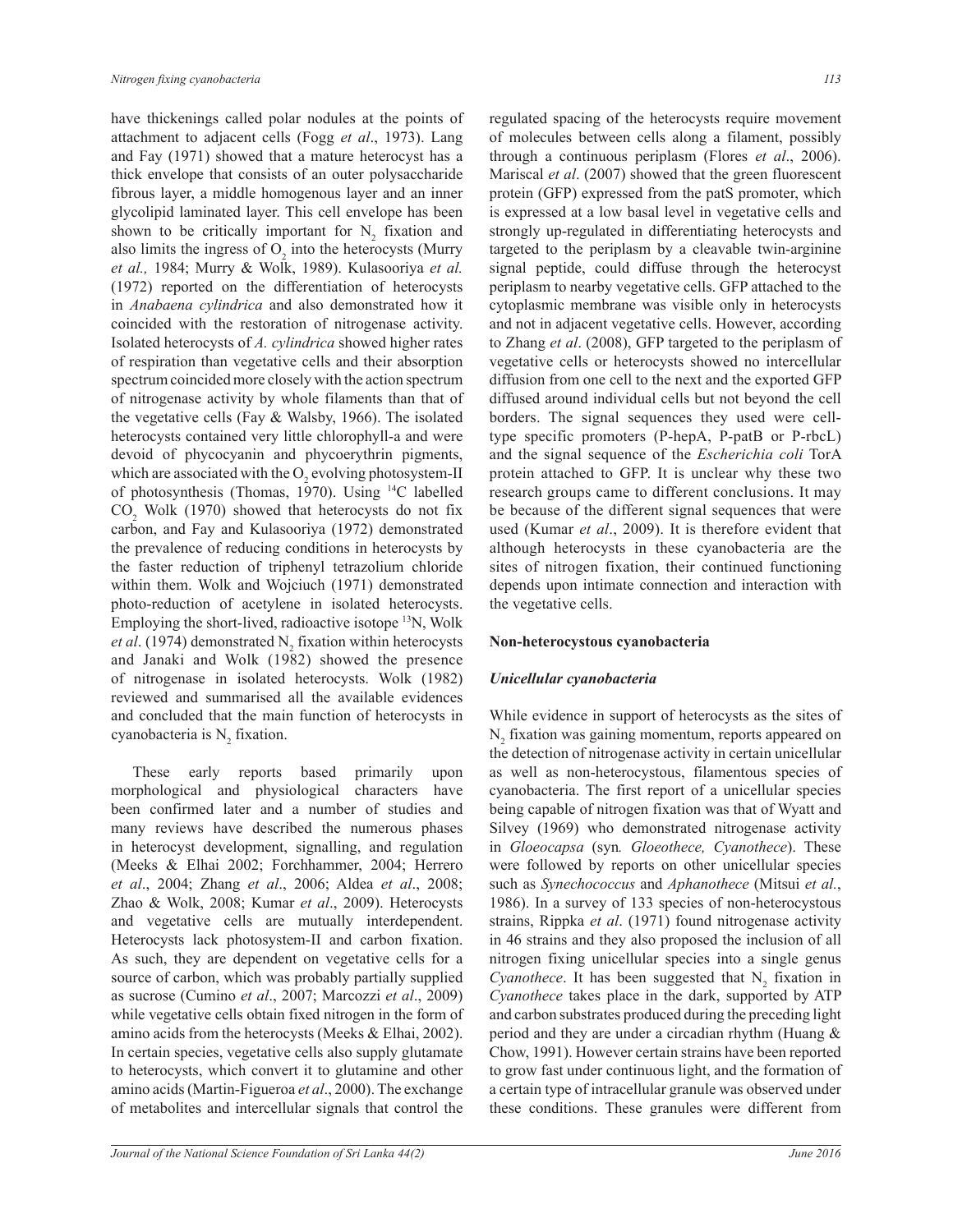polybetahydroxy butarate (PHB) and cyanophycean granules, and were formed only under  $N_2$  fixing conditions in *Cyanothece* (Reddy *et al*., 1993). The dissolved  $O_2$  levels under which unicellular species fix  $N_2$ have been found to be within a range of 27 to 80 µmoles, much lower than 300 µmoles tolerated by heterocystous cyanobacteria. The inhibition of nitrogenase activity in *Gloeotheca* by giving a high level  $O_2$  shock recovered 1 to 2 hours after the shock was removed. However, this recovery did not occur if an inhibitor of protein synthesis like chloramphenicol was added. This was interpreted as continuous synthesis of nitrogenase as a strategy to overcome the inhibition of  $N_2$  fixation in *Gloeotheca* (Gallon & Hamadi, 1984). Two *Synechococcus* ecotypes inhabiting the Octopus Spring microbial mat of the Yellowstone National Park was shown to fix  $N_2$  within a temperature range of 53.5 to 63.4  $\degree$ C towards the evening supported by energy generated during photosynthesis in the forenoon (Steunou *et al*., 2006). This is the first report of a thermophilic unicellular cyanobacterium fixing  $N_2$ .

 Although several unicellular species of cyanobacteria have been reported to be capable of  $N_2$  fixation both under free-living and symbiotic associations (Wyatt  $\&$ Silvey, 1969; Mitsui *et al.*, 1986; Ortega-Calvo & Stal, 1991), their contribution to the global nitrogen cycle was not considered as significant as those of heterocystous filamentous and non-heterocystous filamentous cyanobacteria such as species of *Trichodesmium*. During the last few years however this view has changed with several reports showing not only the widespread distribution of diazotrophic unicellular cyanobacteria in the oligotrophic oceans, but also the diverse mechanisms they have adopted to fix nitrogen at high rates particularly in the marine ecosystems (Montoya *et al*., 2004; Needoba *et al*., 2007; Moal & Biegala, 2009; Moisander *et al*., 2010; Bandyopadhyay *et al*., 2012; Thompson & Zehr, 2013). Significant differences in the patterns of respiration and nitrogen fixation among different strains of *Cyanothece* were demonstrated by Bandyopadhyay *et al*. (2012), where the strain 51142 showed the highest rate of aerobic  $N_2$  fixation and an exceptionally high rate of hydrogen evolution.  $H_2$  plays multiple roles in  $N_2$ fixation and in this case it appears to have acted as an electron acceptor in competition with  $N_2$ .

 Tripp *et al*. (2010) have reported on a globally distributed, periodically abundant  $N_2$ -fixing marine, yet uncultivated, unnamed cyanobacterium UCYN-A, which was found to lack the oxygen-producing photosystem-II complex of the photosynthetic apparatus, indicating a novel metabolism. From metabolic reconstructions it was inferred that UCYN-A has a photofermentative metabolism

and is dependent on other organisms for essential compounds. However, size fractionation experiments using natural populations did not provide evidence of a symbiotic association with another microorganism. It has been concluded that UCYN-A cyanobacterium is a paradox in evolution and adaptation to the marine environment and is an example of the tight metabolic coupling between microorganisms in oligotrophic oceanic microbial communities (Tripp *et al*., 2010). This type of relationships have been cited as likely sources of undiscovered symbioses (Adams *et al*., 2012). This prediction came true when subsequent reports contributed to the elucidation of this enigmatic relationship (Thompson *et al*., 2012; Thompson & Zehr, 2013). UCYN-A was shown to have a symbiotic relationship with a eukaryotic, unicellular prymnesiophyte (Thompson *et al*., 2012). Such cellular interactions of nitrogen fixing cyanobacteria in the oligotrophic deep oceans may even be reflecting similar relationships that have resulted in the evolution of chloroplasts in the primitive Earth in which cyanobacteria and other prokaryotes were predominant (Kulasooriya, 2011). These ideas have been strongly supported by Carrapiço (2015) who has proposed symbiogenesis (symbiont induced speciation), which plays an important role as an evolutive mechanism with the acquisition of new genomes and new metabolic capabilities (Shapiro, 2012).

#### *Filamentous non-heterocystous cyanobacteria*

One of the earliest demonstrations of a non-heterocystous filamentous cyanobacterium exhibiting nitrogenase activity was that of *Plectonema boryanum* under micro-aerobic conditions (Stewart & Lex, 1970). This was followed by similar demonstrations for species of *Oscillatoria, Lyngbya* and *Plectonema* (Kenyon *et al*., 1972). Subsequent reports showed that certain filamentous non-heterocystous forms like *Microcoleus chthnoplastes* (Pearson *et al.,* 1981), a marine *Lyngbya*  sp. (Jones, 1990) and *Oscillatoria* sp. (Gallon *et al.*, 1991) do so even under aerobic conditions. In all these cases it has been found that there was a temporal separation of the two incompatible processes of oxygenic photosynthesis and oxygen sensitive  $N_2$  fixation along the growth cycle of these organisms.

 The most enigmatic situation with non-heterocystous, filamentous cyanobacteria was encountered with *Trichodesmium erythraenum,* which was reported to be associated with high rates of aerobic  $N_2$  fixation in marine ecosystems (Dudgale *et al*., 1964) and demonstrated to fix nitrogen originally by Ramamoorthy and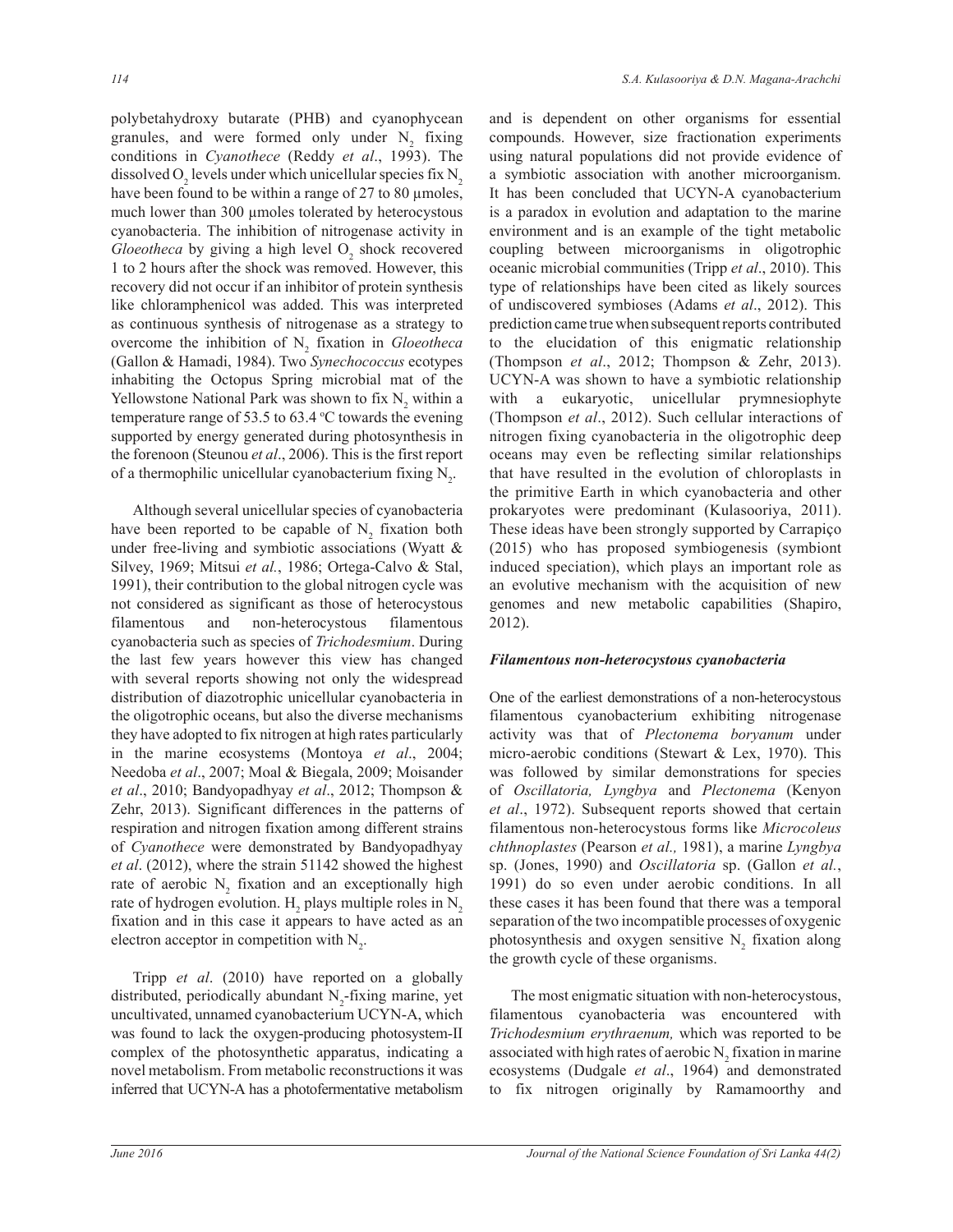Krishnamoorthy (1968). As this initial report was based primarily on the ability of this cyanobacterium to grow well through several transfers in N-free culture media, it was not widely accepted until more direct evidence became available. Subsequent evidences based upon the demonstration of nitrogenase activity by the acetylene reduction assay as well as  $^{15}N_2$  fixation confirmed that *T. erythraenum* is a very efficient nitrogen fixing species. Large marine blooms of *T. erythraenum* have been reported to show very high nitrogenase activity and it was the main contributor to the nitrogen budget of the deep oceans (Karl *et al.,* 1997). Two other species, *T. theibautii* and *T. aureum* have also been identified as nitrogen fixing, non-heterocystous, filamentous, aerobic marine cyanobacteria. Certain studies have demonstrated a diurnal variation and the presence of some specialised cells called diazocytes in these organisms and it has been suggested that the nitrogenase enzyme is confined to these cells (Jansen *et al.,* 1994; Fredrickson & Bergman, 1995; 1997; Lin *et al.,* 1998; Mulholland & Capone, 2000). Nitrogen fixation in *Trichodesmium* peaked around mid-day and varied inversely with photosynthetic  $O_2$  evolution. It has also been suggested that  $N_2$  fixation and photosynthesis in *Trichodesmium* is regulated by circadian rhythms (Chen *et al.,* 1998). Molecular studies have shown that nitrogenase is synthesised early morning and *nifH* mRNA is highest before dawn (Wyman *et al.,*  1996). This enzyme remained active until noon when it reached a peak, then declined in the afternoon and got degraded during the night (Capone *et al.,* 1990; Zehr *et al.,* 1993). Twelve *nif* genes cloned and sequenced from *Trichodesmium* are basically similar to those of other cyanobacteria, but show a closer resemblance to 'vegetative cell nitrogenase genes' induced in *Anabaena variabilis* under micro-aerobic conditions. In a later review Sandh *et al*. (2012) have reconfirmed the presence of diazocytes in the filaments of marine *Trichodesmium*. Detailed examination of the development of this specific cell type (so far not discovered in any other cyanobacterium) revealed structural (light microscopy and electron microscopy), physiological and molecular characteristics unique to them. However, the presence of diazocytes has been questioned by Finzi-Hart *et al*. (2009), who applied a highly sensitive nanometer scale secondary ion mass spectrometry (NanoSIMS) technique to trace the fate of C and N assimilation in *Trichodesmium*. Using the isotopes <sup>13</sup>C and <sup>15</sup>N combined with transmission electron microscopy (TEM) of thin sections, they characterised the uptake patterns in individual cells of *Trichodesmium* filaments and showed transient incorporation of C and N into discrete cyanophycean granules within individual cells. They speculate that these granules act as dynamic

storage bodies to uncouple  $CO_2$  and  $N_2$  fixation from overall growth dynamics. Confirming earlier reports they observed maximum  $CO_2$  fixation in the morning followed by maximum  $N_2$  fixation in the afternoon supporting the hypothesis of a temporal segregation of the two incompatible processes. They concluded that unraveling the exact mechanisms and physiological complexities of this globally important cyanobacterium still remains a challenge for future research.

 Many other non-heterocystous cyanobacteria such as species of *Oscillatoria, Lyngbya, Microcoleus* and *Plectonema boryanum* have been induced to fix nitrogen under micro-aerobic conditions. Among other strategies, aggregation of unicellular and non-heterocystous cyanobacteria to form algal mats, colonies and biofilms among themselves and with other microorganisms have been reported to exhibit nitrogenase activity in marine *Synechococcus* and terrestrial and freshwater *Oscillatoria, Lyngbya, Microcoleus* and *Plectonema*. Physical barriers such as thick mucilaginous sheaths and capsules have enabled aerobic nitrogen fixation in *Gloeotheca* (syn. *Goeocapsa, Cyanotheca*).

 In their recent review Issa *et al*. (2014) cover most of the literature published up to the late 1980s to explain how the two incompatible processes of nitrogen fixation and oxygenic photosynthesis exist in unicellular as well as undifferentiated filamentous cyanobacteria. The mechanisms they cite range from  $N_2$  fixation being confined to dark phases of growth, following a cyclic pattern under continuous light, higher respiration creating micro-aerobic conditions in certain cells and phycobiliprotein regulated  $O_2$  evolution, to a possible switching off mechanism of photosynthesis in *Oscillatoria*. They have treated *Trichodesmium* as a special case and cited the early work of Fredriksson and Bergmen (1997) on the presence of specialised cells capable of  $N_2$  fixation. They even question the affiliation of this genus in the cyanobacteria.

 As nitrogen fixation is believed to have been widespread among the prokaryotic organisms (including cyanobacteria) during the archaic anoxic periods of the Earth (Berman-Frank *et al*., 2003), it is not surprising to find such abilities among the genomes of most of the present day cyanobacteria, which could resume their functions when micro-aerobic conditions are prevalent or induced.

 All these evidences support the idea that although heterocysts are specialised cells for  $N_2$  fixation in filamentous cyanobacteria the potential to fix  $N_2$  is present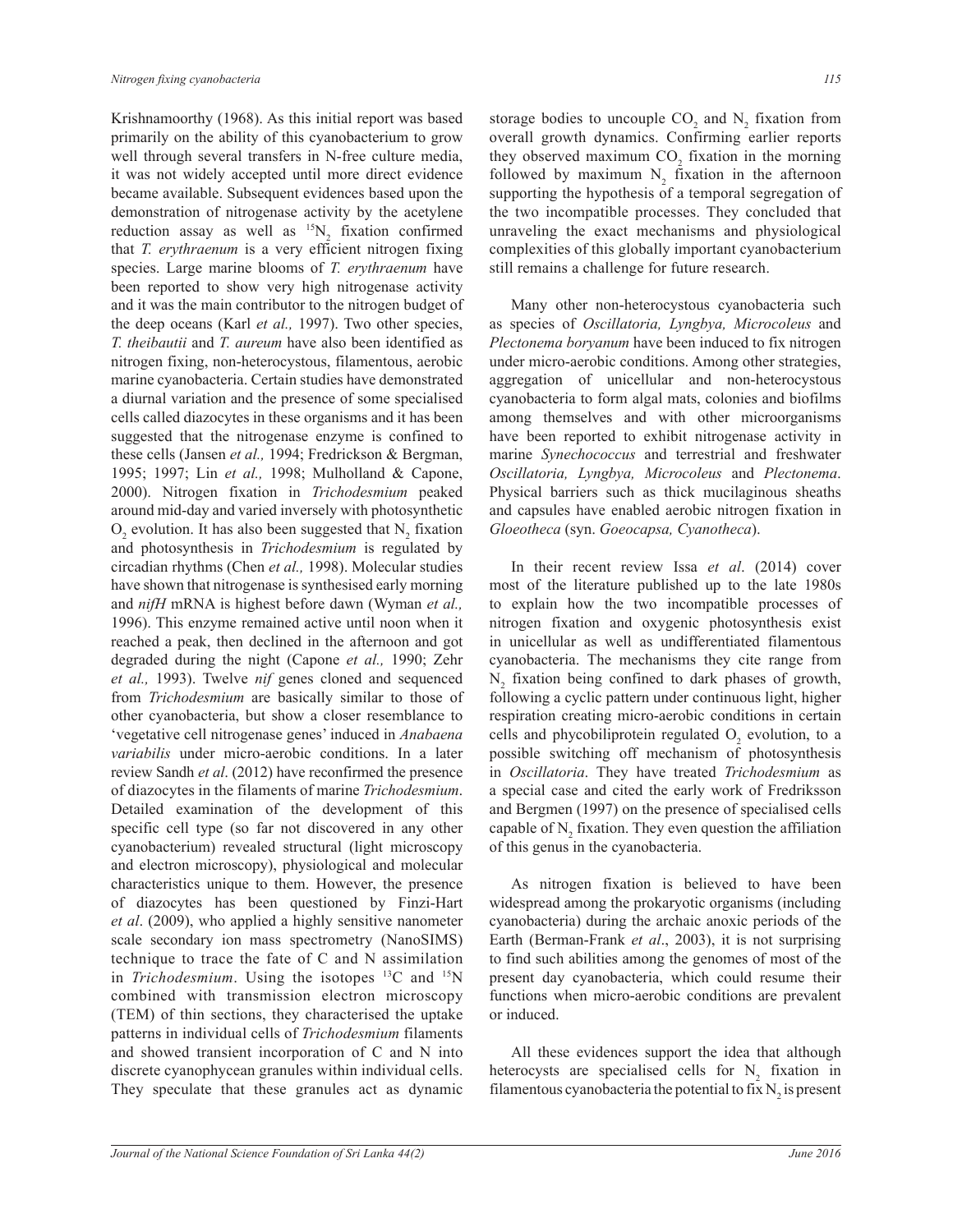even in the vegetative cells, but this is normally expressed only under reduced oxygen concentrations. These observations have important ecological implications and it is quite likely that the subterranean layers of thick mats of non-heterocystous cyanobacteria may be fixing nitrogen particularly under low light conditions or in the dark. This idea is also compatible with the evolution of the process of  $N_2$  fixation from an archaic reducing Earth's atmosphere through a micro-aerobic atmosphere to the oxygenated atmosphere of present times (Gallon *et al.,* 1991; Berman-Frank *et al.*, 2003).

# **Ecosystem diversity**

Nitrogen fixing cyanobacteria are ubiquitous in their global distribution and occupy a broad range of habitats across all latitudes and longitudes perhaps indicating their pioneering ancestry in the primitive Earth. They are widespread in freshwater and terrestrial habitats, but not so common in marine ecosystems except in certain oligotrophic deep ocean areas. They are frequent inhabitants of extreme habitats such as freezing conditions of the glaziers in the Arctic and Antarctic regions, hot spring micro-flora and epilithic and endolithic species found as the only inhabitants of the arid Atacama Desert. Many lichens with cynobacterial endosymbionts demonstrate their ability to colonise habitats that are inhospitable to other organisms.

# *Terrestrial ecosystems*

Cyanobacteria have been observed as common pioneering species in the colonisation of bare rocks (as lichens), exposed habitats devastated by natural disasters like volcanic eruptions, landslides, tornadoes, tsunamis and hurricanes as well as man made barren lands due to mining and land clearance for constructions. They are also common inhabitants of concrete walls, metal surfaces and insulations of high tension power lines, blades and towers of wind mills and such nutrient deficient substrates wherever there is light and moisture. Such colonisation capabilities of cyanobacteria could be attributed to their ability of both carbon and nitrogen fixation. It could also be a reflection of their long ancestry originating from the primitive Earth, which was inhospitable to most life forms. These features that certain cyanobacteria show in common with other extremophilic microorganisms such as exposure to high light, tolerance to UV radiation, desiccation, the ability to withstand very high to freezing temperatures and tolerance to acidity and alkalinity make them ideal candidates for Astrobiological studies (Seckbach, 2006; Francis *et al*., 2010; Billi *et al*., 2013) and in the search for novel

bioactive compounds for the drug industry (Aleksandra *et al*., 2007). A survey of hot spring cyanobacteria in Sri Lanka has reported on the presence of *Gleocapsa* sp., *Synechococcus, Xenococcus*, *Chroococcus*, *Phormidium*  sp., *Leptolyngbya* sp., *Oscillatoria* sp.*, Phormidium*, *Calothrix* and *Chlorogloeopsis* sp. (Wanigatunge, 2014). From the foregoing it is evident that unicellular cyanobacteria are common among the extremophiles specially under higher temperatures. The contribution of  $N<sub>2</sub>$  fixation by cyanobacteria to these ecosystems is yet to be established.

 The colonisation abilities of inhospitable habitats by cyanobacteria have been sometimes utilised as in the case of the reclamation of alkaline 'Usar soils' of India by the application of *Aulosira fertilisima* as a biofertilizer (Singh, 1961). Cyanobacteria are common on the barks of forest trees and other moist habitats often in association with bryophytes, mosses and ferns. They are also frequent inhabitants of drains carrying sewage and polluted water including factory effluents, banks of canals, ponds and reservoirs, and as periphyton flora of slow moving streams and rivers.

# *Freshwater and wetland ecosystems*

Cyanobacteria are common inhabitants among the phytoplankton of lentic water bodies such as ponds, irrigation tanks, reservoirs, lakes and wetlands like rice paddies. Very often certain cyanobacteria become dominant when freshwater ecosystems get polluted and sometimes they are even used as bio-indicators of pollution. Kulasooriya (2005) reported on the changes of cyanobacterial diversity in inland freshwater bodies of Sri Lanka during the  $20<sup>th</sup>$  century primarily due to pollution by anthropogenic activities. With the increase of pollution the overall diversity of phytoplankton diminishes and a few cyanobactrial species particularly toxigenic ones become predominant suppressing the more sensitive species. In eutrophic waters such cyanobacteria form 'algal blooms' and a number of them are toxigenic. Limnologists often attribute algal bloom formation to pollutants particularly those containing phosphorus and nitrogen. A number of toxigenic, bloom forming members such as *Anabaena, Cylindrospermopsis, Nodularia* and *Aphanizomenon* are N<sub>2</sub> fixing genera and they have the advantage of rapid growth in phosphorus rich waters even under N-limiting conditions. However, a common bloom forming toxigenic genus *Microcystis* is a non-fixing, unicellular colonial form.

In wetland rice fields  $N_2$  fixing cyanobacteria have been observed as epiphytes on rice field weeds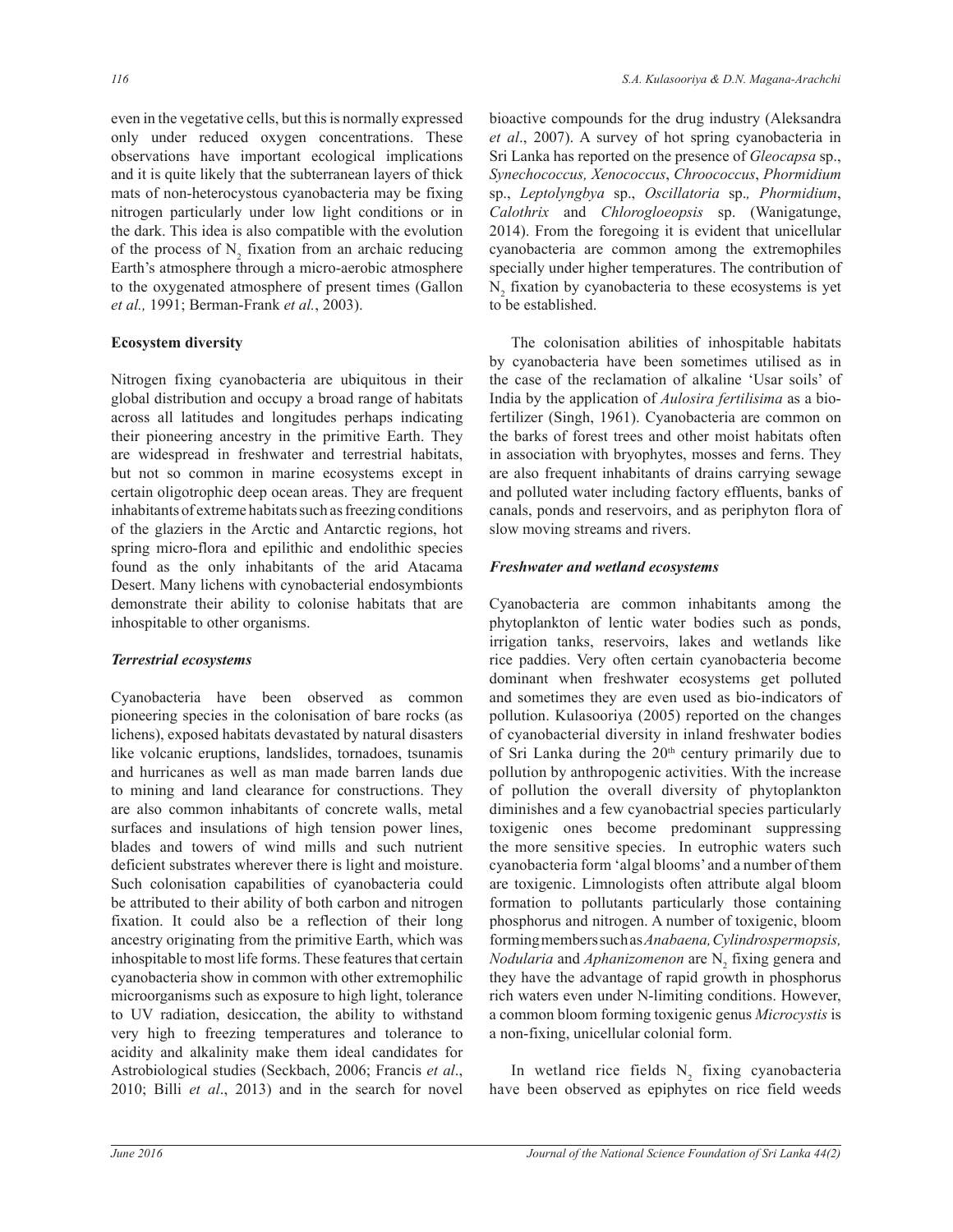(Kulasooriya *et al*., 1981a) and on rice plants (Roger *et al*., 1981). Occasionally they have been reported even as endophytic organisms in deepwater rice (Kulasooriya *et al*., 1981b) providing fixed nitrogen to the host plants (Watanabe *et al*., 1981). The common occurrence of cyanobacteria in wetland rice field ecosystems has been utilised in rice production in certain countries by the application of selected nitrogen fixing genera as biofertiliser inoculants (Venkataraman, 1972; Roger & Kulasooriya, 1980). In a study on the relationship between the abundance of  $N<sub>2</sub>$  fixing cyanobacteria and environmental features in Spanish rice fields, Quesada and Fernandez-Valiente (1996) investigated 25 sampling sites in rice fields in Valencia, three times a year for two years. Correlation analysis with environmental features showed that cyanobacterial abundance was influenced more by water than soil properties. Salinity, mineralisation variables and soluble reactive phosphate (SRP) correlated positively with the presence of heterocystous cyanobacteria. Dissolved inorganic nitrogen (DIN) and the ratio DIN:SRP correlated negatively with cyanobacterial abundance.

 Cyanobacteria are seldom found in the phytoplankton of fast flowing rivers and streams. In slow moving waters and streams they are more frequent as the benthic flora as well as attached to stream substrates as the periphyton (Maracarelli *et al*., 2008; Stancheva *et al*., 2013). Marcarelli *et al*. (2008) in their review report states that in streams the dominant autotrophic  $N_2$  fixers are heterocystous cyanobacteria such as *Nostoc*, *Anabaena* and *Calothrix* and that no researcher has confirmed the presence of unicellular free-living  $N_2$  fixing members except those in endosymbiosis with diatoms such as *Rhophalodia* and *Epithemia*. They also record that N<sub>2</sub> fixing cyanobacteria rarely contributes more than 5 % to the N budget of in-stream ecosystems and this was significantly lower than denitrification and dissolved inorganic nitrogen uptake rates. However they conclude that studies on in-stream  $N_2$  fixation are limited and have the drawback of not recording all the inputs and outputs of this ecosystem simultaneously. Stancheva *et al*. (2013) have confirmed the dominance of heterocystous freeliving cyanobacteria among the phototrophic  $N_2$  fixers in the stream micro-flora, together with the diatoms *Epithemia* and *Rhopalodia* with their endosymbiotic cynobacteria. Recording data from a total of 104 stream sites across 29 watersheds in southern California, they report threshold concentrations of low inorganic N and low N:P ratios and high  $N_2$  fixation by cyanobacteria. They suggest that changes of these organisms can be used for the bio-assessment of nutrient content of stream ecosystems.

# *Marine ecosystems*

The primary production in vast areas of the deep oceans is determined largely by the availability of carbon and nitrogen. In these environments biological fixation of carbon and nitrogen plays a critical role to overcome N limitation. Blooms of marine nitrogen fixing *Trichodesmium erythraeum* in the tropical oligotrophic deep oceans are reported to contribute significantly to their nutrient status through carbon and nitrogen fixation. They play a vital role in the sustenance of these ocean ecosystems by acting as primary producers (Nadis, 2003). Staal *et al*. (2003) have provided a plausible explanation based upon temperature as to why nitrogen fixation is limited to the non-heterocystous *Trichodesmium* in the tropical and subtropical pelagic environments, whereas species having heterocysts dominate nitrogen fixation in freshwater lakes and brackish environments like the Baltic Sea.

 Similarly Brauer *et al*. (2013) have explained the possible causes for the restriction of the unicellular, marine, diazotrophic, cyanobacterium *Cyanothece* within tropical and sub-tropical oceans. They reported that low temperature delays the timing and enhances nitrogen fixation in *Cyanothece* while specific growth rate increased strongly with temperature from 18 to 30 °C beyond which it levelled off. Several recent reports have suggested a significant change on the role and importance of  $N_2$  fixation by unicellular cyanobacteria and their symbiotic and other associations to the marine ecosystems (Tripp *et al*., 2010; Foster *et al*., 2011; Bandyopadhyay *et al*., 2012; Thompson *et al*., 2012; Thompson & Zehr, 2013). Accordingly  $N_2$  fixation by unicellular cyanobacteria can be considered as vital for these ecosystems and *Cyanothece* and its symbionts could sometimes be considered as keystone species.

 The red pigmented *Trichodesmium* commonly occurs in the tropical oceans where the temperatures are around 25  $\degree$ C and salinity close to 3.5 %. It is believed by some that the Red Sea got its name due to periodic red blooms and red tides caused by *Trichodesmium* (Fogg *et al*., 1973). In the deep oceans these blooms sometimes extend to several miles, and Wood (1965) has reported on a massive bloom of 52,000 km<sup>2</sup> . Carpenter and Romans (1991) claim *Trichodesmium* as the most important primary producer in the North Atlantic Ocean. It makes net assimilation rates of carbon (ca  $165 \text{ mgC/m}^2/\text{day}$ ) and the highest fraction of new nitrogen (ca 30 mgN/m<sup>2</sup>/ day) to the euphotic zone. Karl *et al*. (1997) presenting seven years of time series observations in sub tropical gyre of the North Pacific Ocean claims that  $N_2$  fixation by cyanobacteria accounted for half of the new nitrogen produced in this ecosystem.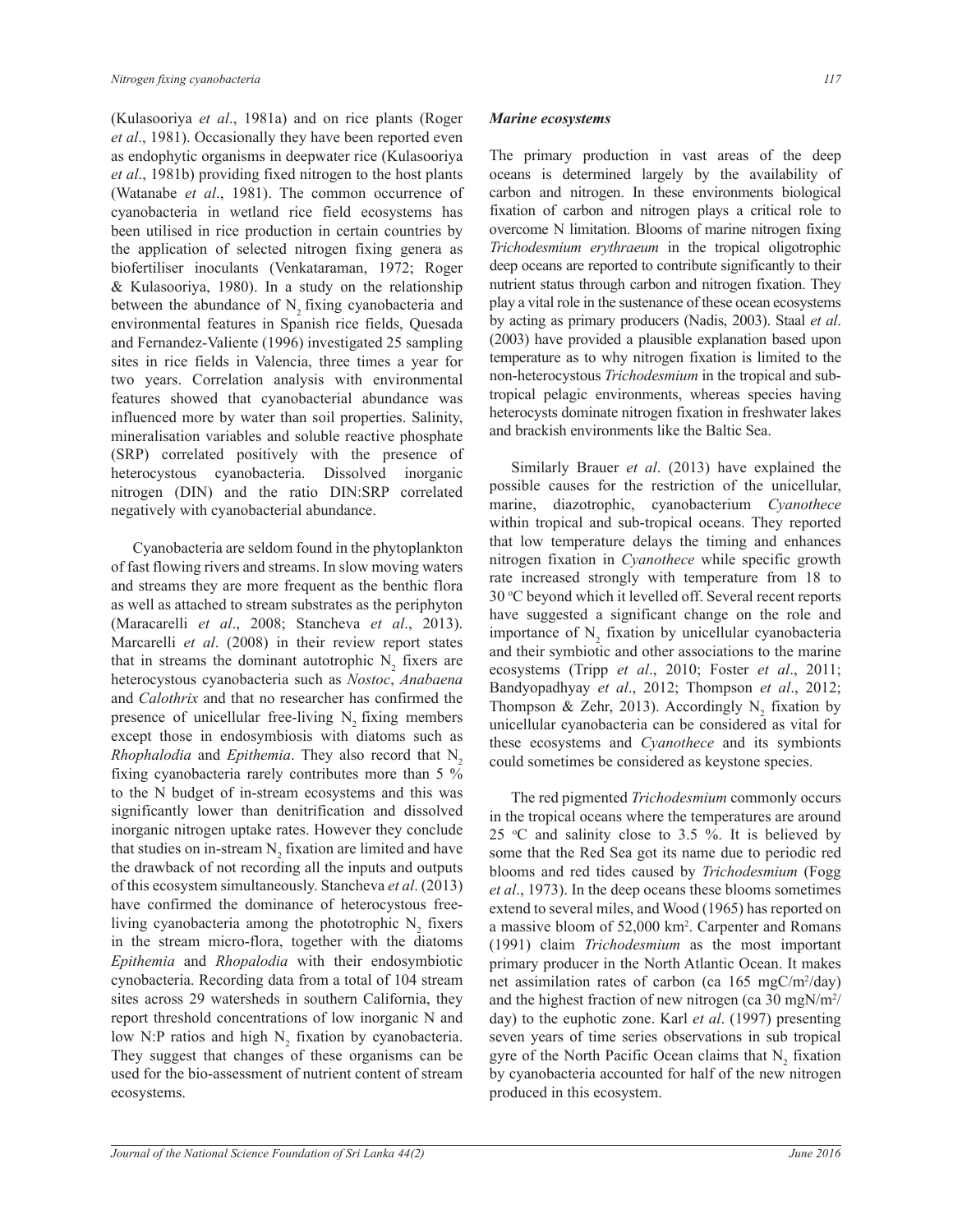## $\overline{a}$ **ASSOCIATIONS WITH OTHER ORGANISMS**

A diversity of extracellular and intracellular symbiotic interactions occur between  $N_2$  fixing cyanobacteria, bacteria and eukaryote hosts. In an extensive review Adams *et al*. (2012) have provided comprehensive information on the wide diversity, physiology, biochemistry, ecology, genetics and evolutionary tendencies among the symbiotic relationships of cyanobacteria with a variety of eukaryotes, protists, animals and plants. This book chapter, well illustrated with a number of elegant photographs, also includes current research interests and attempts on inducing such associations for potential applications. The degree of interconnection between partners ranges from weak dependence of some extracellular, epiphytic and endophytic associations to permanent or obligate intracellular symbiosis and in the latter case, the endosymbiont is transmitted vertically to the next generation without any need for re-infection (Kneip *et al*., 2008; Adams *et al*., 2012). Cyanobacterial interactions with plants and protists are also well known and in most cases the associations are facultative, without any vertical transmission (Kneip *et al*., 2008). The pennate diatom *Rhopalodia gibba* harbours endosymbionts closely related to extant cyanobacteria. Some of the closest free-living relatives of these so-called spheroid bodies are diazotrophic cyanobacteria of the *Cyanothece*  sp. group (Prechtl *et al*., 2004; Bothe *et al*., 2010a). The spheroid bodies encode genes for nitrogen fixation and have the capacity to fix molecular nitrogen. In contrast to many other unicellular nitrogen fixing cyanobacteria, these organisms fix nitrogen only under light conditions. Here the symbiont (spheroid body) can fix nitrogen for its eukaryotic host, and the findings of Kneip *et al*. (2008) provide insight into the genome evolution of a nitrogen-fixing endosymbiontic cyanobacterium living within a unicellular eukaryotic host. The spheroid body of *Rhopalodia gibba* provides an opportunity to investigate the changes in endosymbiont physiology and genome evolution during adaptation of a symbiont to an intracellular environment. A recent report by Foster *et al*. (2011) using high resolution nanometer scale secondary ion mass spectrometry presented cell specific rates of N<sub>2</sub> fixation in the marine diatom *Richelia*-*Calothrix* symbiosis. The rates of symbiotic  $N_2$  fixation were  $171 - 420$  times higher than that of the free living organism. They also demonstrated that 97.3 % of the fixed nitrogen was transferred to the host diatom. This novel information on the control of N input in the deep open sea provides a new dimension to the primary production in these ecosystems. These relationships also provide supportive evidence to the hypothesis of Carrapiço (2015)

on symbiogenesis initiating evolutive speciation and this could be happening even today in the oligotrophic deep oceans with their harsh environments being similar to some extent to the conditions of the primitive Earth.

 Diatoms such as *Chaetoceros* and *Rhizosolenia* possess symbiotically associated cyanobacteria. They are also found in association with marine coralline algae and limestones e.g. *Scytonema endolithicum* in *Hyella stella*.

 In terrestrial ecosystems, cyanobacteria show endosymbiontic relationships with all other major groups of plants. With fungi they form lichens. Bryophytes *Anthoceros* and *Blasia* contain heterocystous cyanobacteria as endo-symbionts. The pteridophyte *Azolla* contains *Ananbaena azollae* within the cavities of the upper lobes of its bifurcated leaves. The negatively geotropic coralloid roots of Cycads (gymnosperms) possess intra-cellular *Anabaena cycadaerium* in their cortical cells and the nodules at the base of the petioles of the angiosperm *Gunnera* bear a species of *Nostoc* as an endo-symbiont.

 In such symbiotic associations the cyanobacterial partner supplies nitrogen to the host through  $N_2$  fixation and the host provides a micro-niche and nutrients for the endo-symbiont. Just like in the *Richelia-Calothrix* symbiosis, the rates of fixation by these systems are higher than those of free-living cyanobacteria, perhaps due to the additional nutrition and micro-aerobic conditions provided by the host plant.

 These associations with a wide range of diverse hosts representing all the major groups of the terrestrial flora, could also be a reflection of cyanobacteria being a predominant group among the early inhabitants of the primitive Earth. As new groups of higher plants evolved among a preponderance of cyanobacteria the chances of establishing such associations is a most likely possibility.

# **BIOCHEMISTRY AND GENETIC REGULATION OF N<sup>2</sup> FIXING CYANOBACTERIA**

The basic enzyme complex nitrogenase that catalyses  $N<sub>2</sub>$ fixation is common to all  $N_2$  fixing organisms. Information available up to 2006 on the biochemistry including the structure of the nitrogenase enzyme complex, the proposed mechanism of nitrogen reduction and its genetic regulation has been reviewed by Kulasooriya (2008). The nitrogenase complex is composed of two components: a Fe-protein or component II, which is a dimer having a molecular weight ranging from 62,000 to 64,000 daltons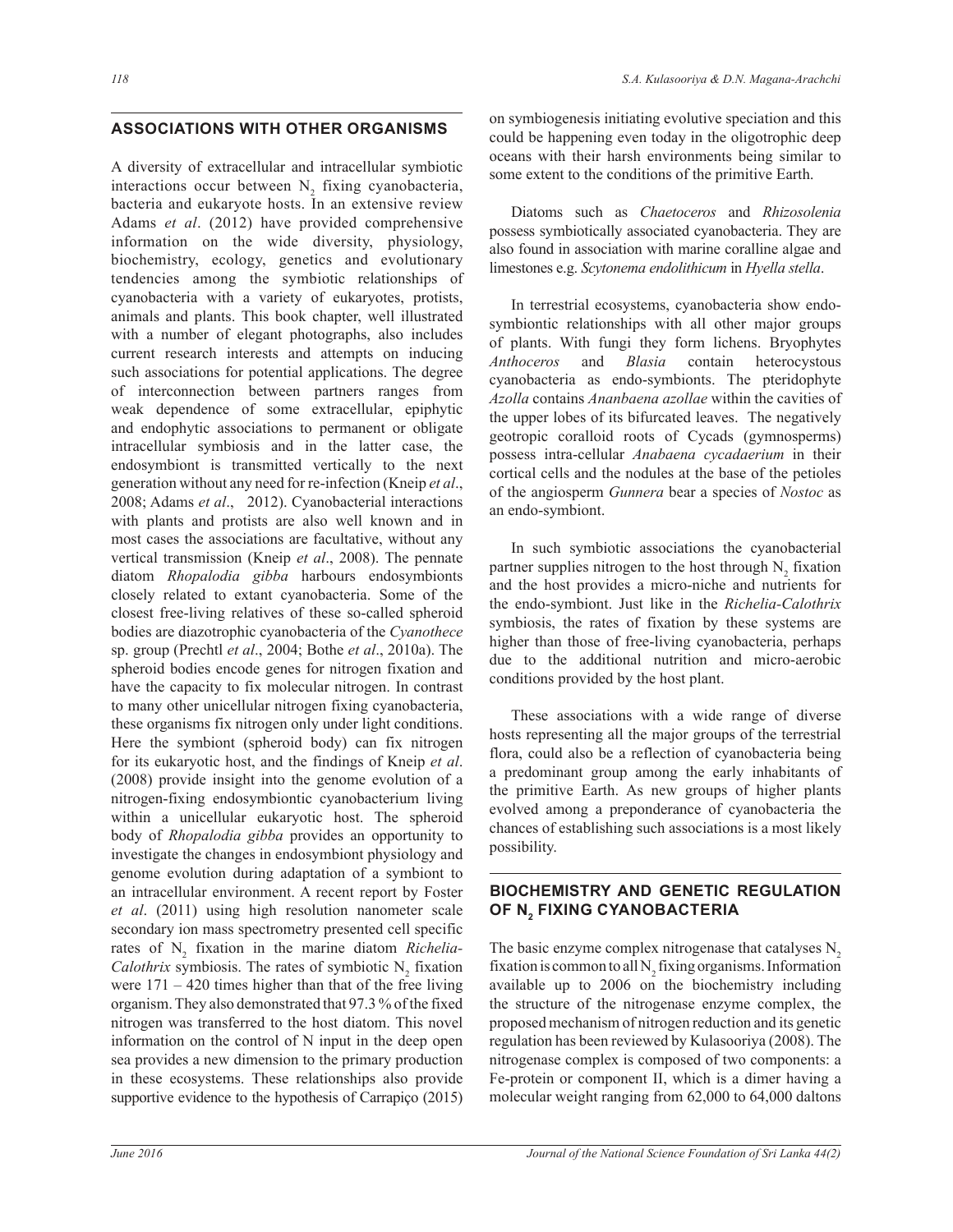and a Mo-Fe-protein or component I, a tetramer having a molecular weight ranging from 220,000 to 230,000 daltons. The latter also possess the Fe-Mo-co-factor, which has no peptide residues and has inorganic constituents with an approximate stoichiometry of  $Fe<sub>6</sub>Mo<sub>4</sub>S<sub>4</sub>$ . The  $N_2$  molecule gets attached to the site of the co-factor and undergoes stepwise reduction through the enzyme bound intermediates  $N_2H_2$  and  $N_2H_4$  to finally produce the enzyme free key intermediate  $NH<sub>3</sub>$ . This enzyme free end product  $NH<sub>3</sub>$  is released in cell free extracts and *in vitro* demonstrations using purified nitrogenase, but immediately incorporated in the intact organisms into the amino acid glutamine by the glutamine synthetase and L-glutamine 2-oxo glutarate 2-amino transferase (glutamate synthase) (GS/GOGAT) pathway. These basic biochemical mechanisms of nitrogen fixation were extensively studied and initially demonstrated in the anaerobic bacterium *Clostridium pasteurianum* and the facultative anaerobe *Klebsiella pneumonia,* but have been found to be similar in all  $N_2$  fixing organisms including the cyanobacteria. Among cyanobacteria the common experimental species studied have been *Anabaena variabilis* and *Anabaena* (*Nostoc*) PC 7220. A generalised scheme has been accepted for all  $N_2$  fixing microorganisms with minute variations between the major groups such as the proteobacteria and the cyanobacteria. Besides the 2-component nitrogenase complex, other anciliary reactions are needed for the complete  $N_2$  fixation process. It requires  $Mg^{2+}$  ions to activate the ATP and accept electrons (reducing power) transported by electron carriers ferredoxins and flavodoxins. This MgATP complex binds to the Fe-protein, which makes it highly reductive and energised. This complex then binds to the Fe-Mo-co centre of the Mo-Fe-protein and makes this site highly energised and reductive. Energy and reducing power (electrons) are accepted by the Mo-Fe-protein only from the reduced and energised Fe-protein and no other source. The energised and highly reduced Fe-Mo-co centre is now capable of reducing triple bonded substrates such as  $N_2$ ,  $C_2H_2$ , CN, iso-CN, azides etc. Accordingly the Feprotein component is termed dinitrogenase reductase and the Mo-Fe-protein component as dinitrogenase to reflect their major functions in the overall enzymatic process.

 Besides the Mo-Fe protein of the nitrogenase complex, it has been revealed that there are two other complexes: Vanadium-Iron (V-Fe protein) and Iron-Iron (Fe-Fe protein) formed in most  $N_2$  fixing organisms including the cyanobacteria, specially under Mo deficient conditions.

 In an extensive review article Bothe *et al*. (2010b) have reported more recent information on the mechanisms of  $N_2$  fixation and  $H_2$  metabolism in cyanobacteria including their genetic regulation. According to this article the pattern of pyruvate degradation, ammonium and  $H_2$  formation by nitrogenase, and  $H_2$  uptake by hydrogenases is not only typical of strict and facultative anaerobic bacteria, but also proceeds in cyanobacteria. It has been reported that a transitional 2:1 state is formed between the two nitrogenase components with the larger Mo-Fe component in the centre and one molecule of the smaller component (Fe-protein) attached at each end. It is the prosthetic group (4Fe-4S) cluster that bridges the sub-unit interface and is ligated by 2 cysteinyl residues from each sub-unit. This cluster accepts reducing equivalents from the electron carriers and also binds MgATP/MgADP. The overall reaction of the reduction of one molecule of nitrogen to produce two molecules of ammonia can be depicted by the following equation from Bothe *et al*. (2010b).

 $8H^+ + 8e^- + N_2 + 16MgATP \rightarrow$  $2NH_3 + H_2 + 16MgADP + 16P_i$ 

## **GENETIC REGULATION**

In addition to the three structural genes *nifHDK*, nitrogenase expression requires a total of 20 genes in the enterobacterium *Klebsiella pneumonia* and all of them are contiguously located on the chromosome. Before nitrogenase can be expressed in cyanobacteria a gene rearrangement has to occur within the *nifD* (Bothe *et al*., 2010b). A 11-kb DNA element is excised by a specific enzyme XisA and the two fractions of *nifD* are ligated to permit nitrogenase transcript formation. The excisase gene *xisA* is located on the excised DNA element. This gene re-arrangement occurs in heterocystous cyanobacteria such as *Anabaena variabilis* and *Anabaena* (*Nostoc*) PC7120, but not in non-heterocystous  $N_2$  fixing forms. Similar re-arrangements have also been reported in the late stages of heterocyst development of certain other cyanobacteria. In a more recent publication Pratte and Thiel (2014) have provided more evidence on the regulation of nitrogenase gene expression by transcript stability in the cyanobacterium *Anabaena variabilis.* They propose that the regulation of nitrogenase expression in cyanobacteria is different from that in the proteobacteria. An active nitrogenase requires the products of many genes and several of them are needed for the synthesis and insertion of the Fe-Mo-cofactor. In cyanobacteria they include a single cluster of *nifB, fdxN, nifS, nifU, nifH*, *nifD, nifK, nifE, nifN, nifX* and *nifW* as well as *hesAB, fdxH* and four open reading frames within the cluster. They also re-state the removal of the 11-kb excision factor (Bothe *et al*., 2010b) towards the later stages of heterocyst development. Pratt and Thiel (2014) refer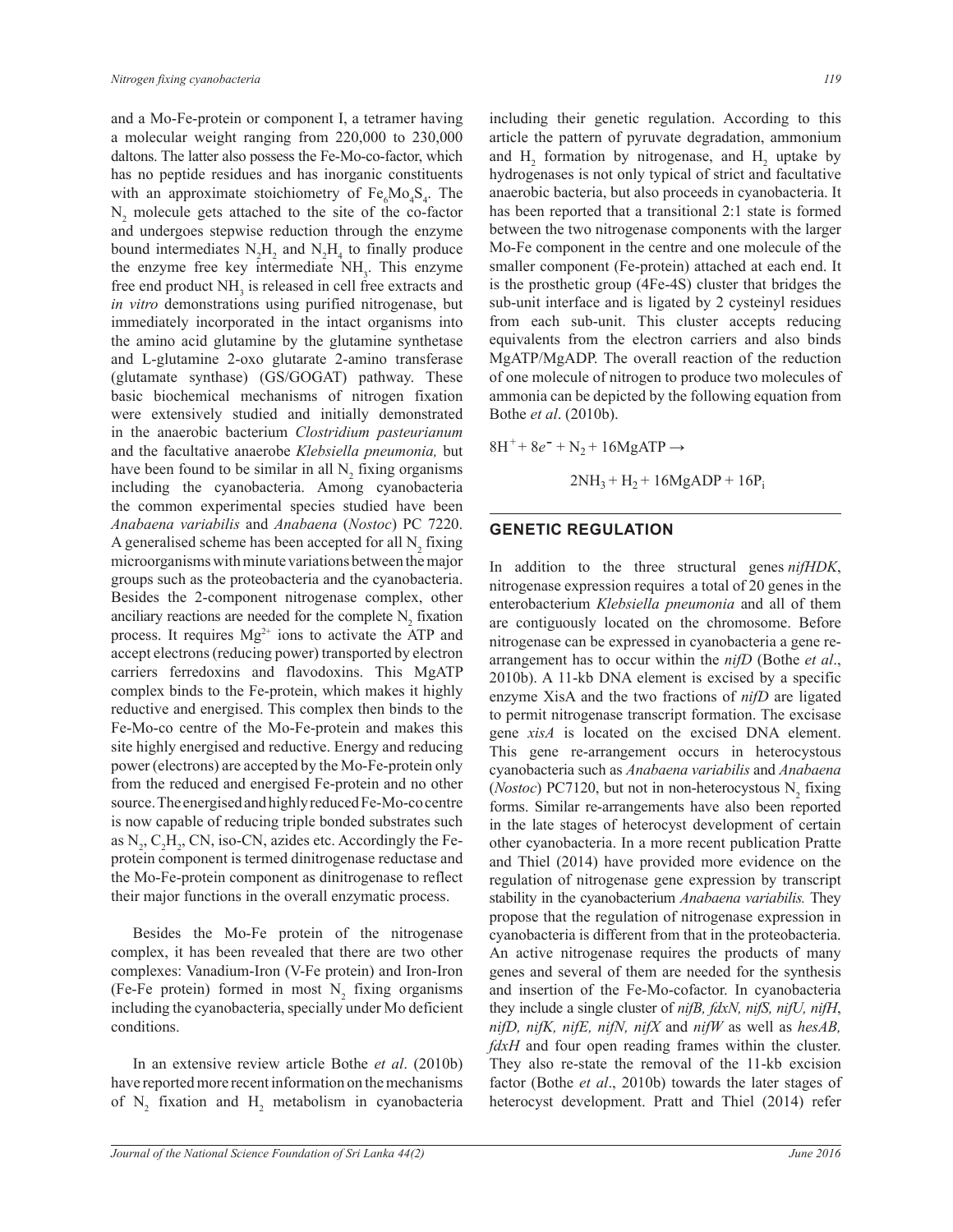to earlier reports of the *nif* cluster in *Anabaena* having several operons with transcription start sites identified upstream of *nifB* and *nifH*. However, these authors were unable to drive a transcription of *lacZ* using a DNA fragment that included the entire *nifU1 – nifH1* intergenic region of *A.variabilis*. They showed that the 5' end of the *nifH1* transcript is a processed transcript rather than a transcription initiation site, and there is no promoter upstream of *nifH1*. In contrast *nifB1* has a promoter that initiates transcription and there is a promoter within the coding region of *nifU1*, which has been verified by transcriptome sequencing (RNA sequencing). They show that the *nif1* cluster in *A. variabilis* from *nifB1* through *nifW1* depends primarily on the *nifB1* promoter together with contributions from weak promoters in the *nifU1* and *nifE1* regions.

 Cyanobacteria do not synthesise nitrogenase when grown in the presence of nitrate or ammonium, and the genetic regulation of nitrogen metabolism in cyanobacteria is different. According to recent findings, expression of nitrogen assimilation genes *hetR* involved in heterocyst differentiation and *glnA* involved in ammonia assimilation, are regulated by the *NtcA* transcriptional regulator. The analysis of *nifH* sequences is widely used as a measure for the potential of a system to fix dinitrogen and for the diversity of diazotrophic organisms in that ecosystem. Until recently *Microcoleus chthonoplastes* has not been assigned as a diazotrophic organism and none of the strains that were correctly identified as *M. chthonoplastes* has been shown to fix dinitrogen. It has repeatedly been reported that these organisms lacked the cyanobacterial *nifH*, the structural gene for dinitrogenase reductase. However the study by Bolhuis *et al*. (2010) has shown the presence of the complete nif-gene cluster in the genome of *M. chthonoplastes* PCC 7420 and that the three structural nitrogenase genes *nifHDK*, are present in a collection of axenic strains of *M. chthonoplastes* from distant locations. Researchers have identified the areas in which future studies needs to be concentrated on, such as studying the transcriptional regulators, genes, and signalling pathways i.e. the genetics, their physiology, biochemistry and ecology not only in heterocyst formers, but also in non-heterocystous and in symbiotic cyanobacteria.

 According to some researchers, one of the largest obstacles in determining the overall importance of symbiotic associations to the global cycling of nitrogen is the lack of consistent rate measurements. Certain studies have combined <sup>15</sup>N isotope rate measurements with quantitative PCR approaches, which is a promising path forward. Although molecular and microscopic characterisation of nitrogen symbioses has helped to elucidate the diversity and distribution of symbioses, future work should target a consistent approach to relate these to their biogeochemical importance. Another difficulty faced by scientists today is that although it is possible to see the expressions under natural conditions, they have been unable to express these functions in laboratory strains.

# **UTILISATION OF NITROGEN FIXING CYANOBACTERIA**

Free living nitrogen fixing cyanobacteria and the aquatic fern *Azolla* (which has nitrogen fixing *Anabaena azollae*  as an endosymbiont) have been used as biofertilizers in rice cultivation.

 Venkataraman (1972) provides a comprehensive account of the large scale production of cyanobacterial biofertilisers in India and their use in rice cultivation. Cyanobacteia are initially isolated from rice fields, purified and screened for rapid growth and high  $N<sub>2</sub>$ fixation. Selected isolates are then semi-mass cultured in laboratory media and these are used as inoculants for soil based outdoor mass cultures in open ponds or large trays under non-sterile conditions. A sprinkle of P fertilizer, lime and pesticides are usually added to ensure uninhibited rapid growth. After sufficient growth is obtained the cultures are allowed to sun dry and the soil based algal flakes are packed and distributed among farmers to be used as biofertiliser inoculants. This low cost technology quite suitable for resource poor rural farmers has been successful only in a few areas in India, where edaphic conditions are favourable for the growth of cyanobacteria. Reports from certain areas of Myanmar, China and Egypt have also recorded some successes. Roger and Kulasooriya (1980) reviewed most of the literature on the use of cyanobacterial biofertilisers and concluded that the reported N input potential ranged from 0 to 80 kg/ha/season with an average of 25 kg/ha. Subsequently Roger *et al*. (1987) compared the population densities of nitrogen fixing cyanobacteria indigenously present in rice soils from India, Malaysia, The Philippines and Portugal with those of soil based inoculants used in rice cultivation. *Nostoc* sp. was predominant in these communities followed by *Anabaena* and *Calothrix.* The population densities (expressed as colony forming units per square centimeter) were not very different between indigenous soils and soil based inoculants. Based on these findings it was suggested that more attention should be given to agricultural practices that enhance the growth of indigenous strains rather than the introduction of artificial populations through inoculation. Mishra and Pabbi (2004) reported on improvements and refinements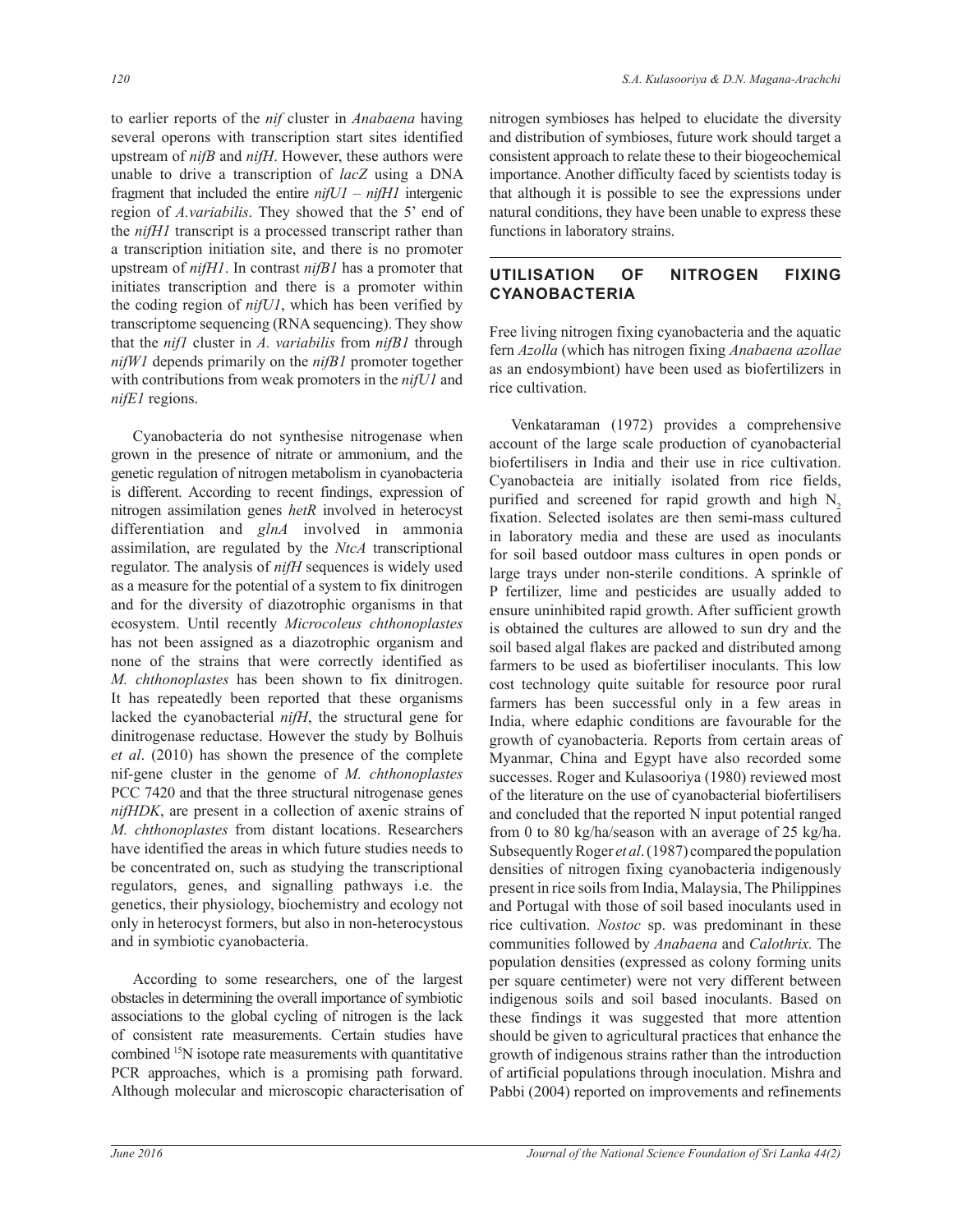to soil based cyanobacterial biofertiliser production technologies described by Venkataraman (1972). These included enclosed semi-mass production instead of open air cultivation to minimise contamination, small pond cultivation of single species cultures, and embedding them in carrier material in order to reduce the inoculant load per hectare of rice fields. Despite these modifications, the yield increases that they recorded in field experiments conducted in three villages ranged from 12 to 19 %, which were not higher than the previously reported values. They also reported that the statistical analysis of the data on algalization experiments suggested that the effects of inoculation were inconsistent. Molecular characterisation of the occurrence of cyanobacteria from saline rice soils in Eastern Uttar Pradesh, India (Srivastava *et al*., 2009) showed that low salinity favoured the presence of heterocystous cyanobacteria, while very high salinity mainly supported non-heterocystous genera. Other reports on the distribution of cyanobacteria in rice fields of India (Choudhary & Bimal, 2009; Selvi & Sivakumar, 2012) and Bangladesh (Tahmida Begum *et al*., 2008) have confirmed the earlier report of Roger and Kulasooriya  $(1980)$ , that in most rice fields N<sub>2</sub> fixing cyanobacterial diversity is correlated to neutral to near neutral pH and available P, and follows a successional pattern from an initial predominance of unicellular and non-heterocystous types to heterocystous potentially  $N_2$  fixing forms as the rice plants grow and reach maturity. These changes have been attributed to high light intensity and release of soil nitrogen during initial land preparations (priming effect), and the seedling stage of rice favouring the growth of unicellular and non-heterocystous cyanobacteria together with certain green algae. Later the growth of the rice plants absorbing soil nitrogen together with their light shading effects become favourable for the growth of heterocystous forms. It is therefore likely that the benefits of  $N<sub>2</sub>$  fixation by cyanobacteria may be available to a successive crop rather than the standing crop unless a dominant population of diazotrophic species can be established early during the cultivation cycle. Kim and Lee (2006) have reported on the diversity of heterocystous cyanobacteria in rice fields of Korea. Examining 200 soil samples collected from 10 different sites, 142 isolates were obtained. Of these 90 % belonged to the two genera: *Nostoc* and *Anabaena*. Testing the tolerance of these isolates to 10 fungicides used commonly in Korea, they found *Nostoc* to be more tolerant than *Anabaena* to fungicides and that benomyl had the highest acute toxicity on cyanobacteria.

 The application of cyanobacterial biofertiliser technology in Sri Lanka was successful only up to the stage of pot experiments. Most of the cyanobacterial inoculants added to the rice fields could not overcome consumption by the rice field micro-fauna and

competition by the indigenous micro-flora and failed to colonise the fields (Kulasooriya & Hirimburegama, 1989). More recently it has been demonstrated that  $N<sub>2</sub>$ fixing species of cyanobacteria could be incorporated with certain eubacteria and fungi to form biofilmbiofertilisers and preliminary field trials with such multimicrobial biofertilisers have given encouraging results with rice (Kulasooriya & Seneviratne, 2012).

 Quoting a number of publications Kulasooriya (2011) has reviewed the potential uses of cyanobacteria for wastewater treatment, as low cost converters of odour causing diary effluents, to remove heavy metals from textile, pharmaceutical and other industrial effluents, and cleaning up of oil spills sometimes in conjunction with sulphate reducing and other heterotrophic bacteria with which they form biofilms and are candidates for biofuel production.

 Compared to free living cyanobacteria, the application of *Azolla* in rice cultivation has been more successful and is widely used particularly in Vietnam, China, Myanmar and certain parts of The Philippines. *Azolla* has been traditionally used as a green manure in rice cultivation in Vietnam and possibly other East Asian countries for centuries well before their nitrogen fixing ability was detected (Lumpkin & Plucknett, 1982). The earliest records of *Azolla* have been found in a Chinese dictionary *Er Ya* written some 2000 years ago and a Chinese book on agricultural techniques written by Jin Si Xue in 540 A.D. mentions *Azolla* with respect to plant cultivation.

 The status of this technology has been well reviewed at a workshop held in Fuzhou, China and published by the International Rice Research Institute (IRRI, 1987). Even in Sri Lanka this technology appeared to be more feasible than free living cyanobacterial fertilisers. In Sri Lanka *Azolla* grew well in rice fields at Ambalantota (low country Dry Zone), Bombuwela (low country Wet Zone) and Peradeniya (mid country Wet Zone) and showed a potential to replace an equivalent of 55 to 85 kgN/ha of chemical N fertiliser (Kulasooriya *et al.*, 1987). The major constraints for the adoption of *Azolla* technology by rice farmers are, handling of fresh bulky material, maintenance of fresh cultures during the dry (fallow) periods, the need for frequent P fertiliser applications and the susceptibility of *Azolla* to pests and pathogens particularly under tropical, humid, warm weather. It is therefore evident that the utilisation of N<sub>2</sub> fixing cyanobacteria and their symbiotic systems as fertilisers for rice have only limited potential for widespread application.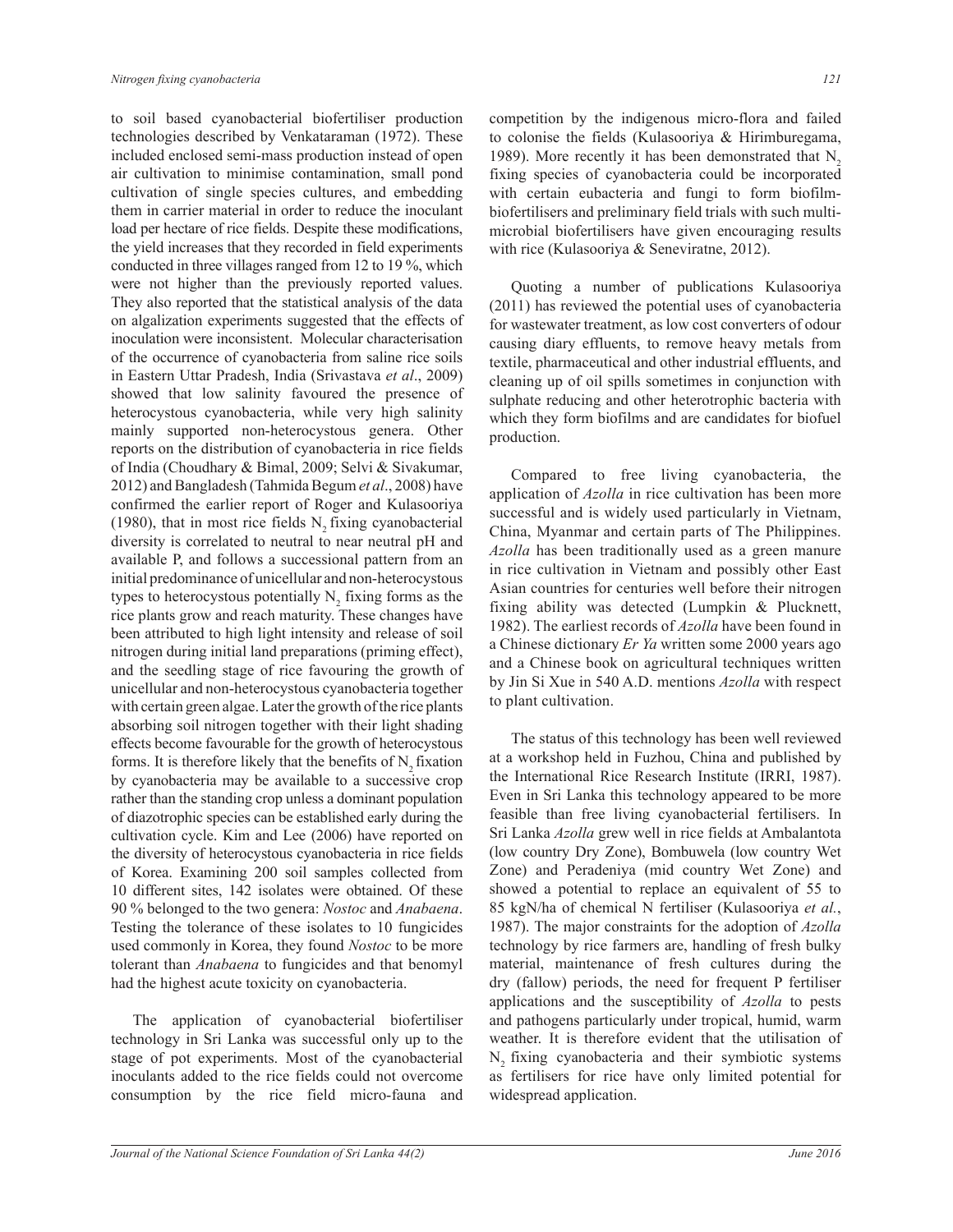*Azolla* is also used to some extent as a nutritive fodder supplement in China, Myanmar, The Philippines, Thailand and Vietnam in poultry, piggery and cattle farming (Lumpkin & Plucknett, 1982; IRRI, 1987).

 A number of publications on *Azolla* have appeared since the 1980s including two extensive reviews (Wagner, 1997; Kannaiyan & Kumar, 2005). Although these publications have not added much novel information, they reflect that the interest in the use of *Azolla* for rice cultivation as well as other applications such as production of nutritive animal food, biofuel and biogas have spread across the world. Carrapiço *et al*. (2000) have reported testing the potential of *Azolla* in Africa. Bocchi and Malgioglio (2010) have examined its use for rice cultivation in the Po Valley area of Italy in which resistance to herbicides and tolerance to low temperatures in winter were used to select strains suitable for field application. Montano (2012) has written a blog on its potential value for multiple uses in Ecuador. All these reports emphasise the value of *Azolla* as a low cost, environmentally benign biofertiliser for rice after conducting limited field trials in experimental plots. None of them present evidence of its extensive use by local farmers. A very comprehensive review has been published by Issa *et al*. (2014) and this report has an extensive coverage on all aspects of nitrogen fixation. It is the only article that mentions the application of *Azolla* in the Republic of China as a green manure in 3.2 million acres of rice cultivation, without reference to any specific publications. The current prospects on the widespread use of *Azolla* in rice cultivation appear to be rather limited. Unless *Azolla* is cultivated as a multi-purpose plant based upon rice production it is unlikely to be economically attractive even to resource poor farmers. An excellent presentation has been made by Liu (1987) where he has demonstrated a novel system of *Azolla*-Rice-Fish culture. According to his results it has significantly improved the economic gains per unit area of land as well as the ecological balance including the reduction of weed growth and control of aquatic fauna along with the larval stages of a number of insects, some of which are voracious pests of *Azolla* plants. It is therefore evident that a wide acceptance of *Azolla* can be ensured in countries which do not subsidise N fertilizers, in areas where water control is possible and if its use for rice production can be coupled with one or more other uses that can bring an additional income to the farmers.

 The Azolla Foundation (*theazollafoundation.org*) has presented two very interesting aspects of this plant: its potential use for space travel and planetary colonisation and the '2004 Azolla Arctic Event'. In July 1980 a Vietnamese astronaut Phan Tuan has taken *Azolla* to the Soviet Salyut-6 Space Station for testing it as a candidate for Controlled Ecological Life Support Systems (CELSS) and a Chinese team has demonstrated that a16 m<sup>2</sup> *Azolla* cultivation can provide  $O_2$  for two adults. In 2004 a reduced ice cover enabled the Arctic Coring Expedition drillship *Vidar Viking* to sail close to the North Pole and drill a scientific bore hole into the sediments of the Lomonosov Ridge beneath the ocean sea bed. The fossil specimens obtained appear morphologically identical to those of the present day *Azolla* plants. These 50 million year old sediments have formed during the Dinosaur Era when the world had a warmer climate with turtles and alligators living, and lush forests growing a few hundred miles off the North Pole. At that time the Arctic Ocean was a smaller land locked sea just like the present day Black Sea. The freshwater from the inland rivers and the ice melts is believed to have formed a plume over the seawater, which has enabled a massive growth of *Azolla*. When this biomass died and sank to the bottom it became too anoxic for microbial decomposition and the sediment became fossilised.

# **CONCLUSION**

Originating as one of the earliest photo-autotrophic organisms of the primitive Earth, nitrogen fixing cyanobacteria have eventually established themselves as the only oxygenic photosynthetic prokaryotic group that could sustain the oxygen sensitive nitrogenase activity in them under aerobic conditions. A number of evolutionary trends appear to have been followed for this purpose as evident from the different adaptations shown by the present day species. Among these adaptations the development of the thick walled specialised cell, the heterocyst, appears to be widespread among filamentous species, while unicellular species exhibit a variety of adaptations, the exact mechanisms of some of which have yet to be elucidated. Similarly the enigmatic situation with the non-heterocystous, filamentous cyanobacterium *Trichodesmium,* which contributes significantly to the N budget of the oligotrophic deep oceans through its biological  $N_2$  fixation remains a challenge for future research.

 Nitrogen fixation by free living cyanobacteria and their  $N_2$  fixing symbiotic associations make a significant contribution to the global natural nitrogen budget both in the marine and terrestrial ecosystems. Their ubiquitous global distribution including extreme habitats, which depicts their archaic ancestry, have enabled them to become frequent pioneers of natural colonisation. Their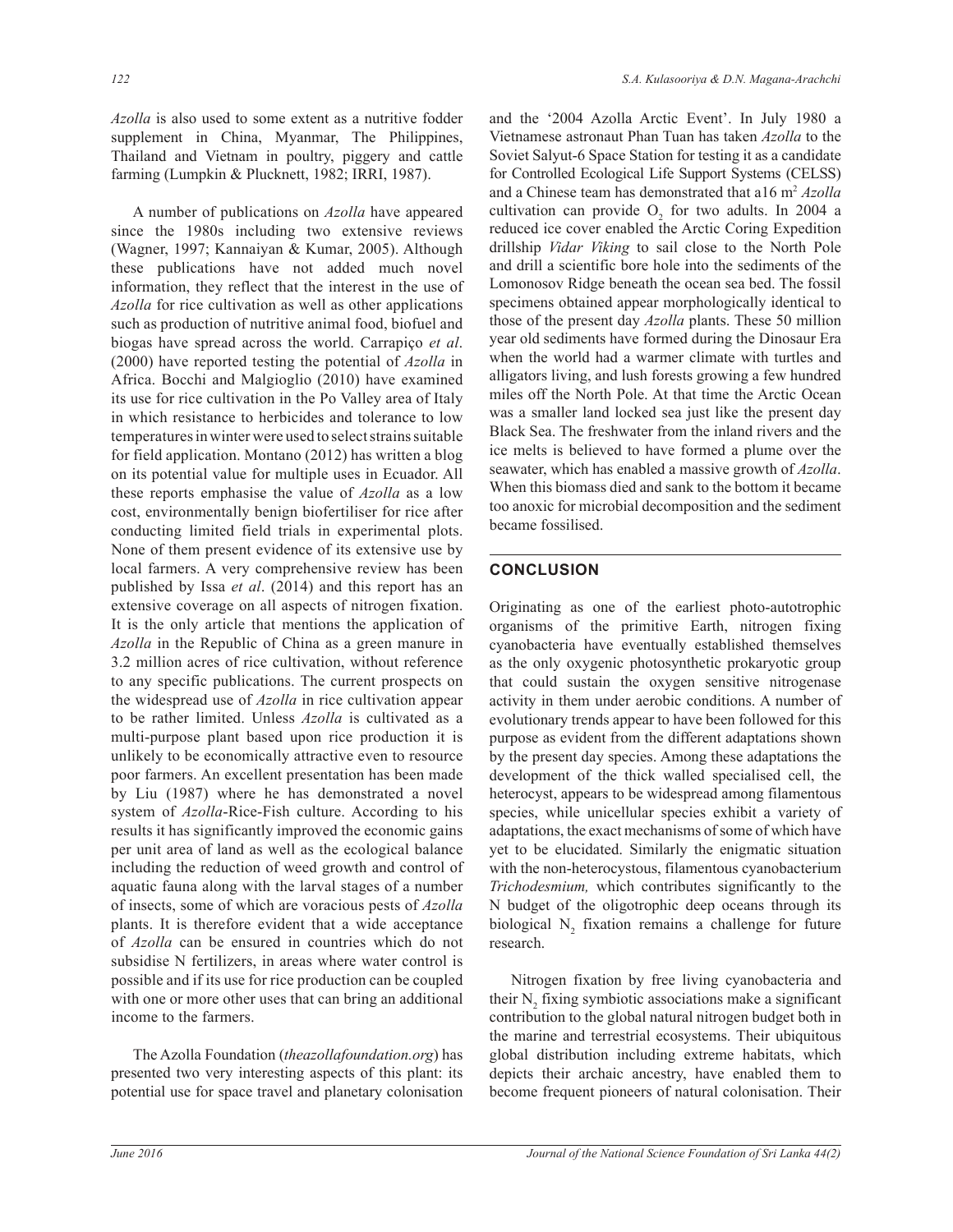nitrogen fixation is perhaps crucial for the sustenance of certain vegetations in the Arctic, Antarctic, Tundra and Boreal forests. The only negative characteristic shown by certain species is the formation of toxigenic blooms in water bodies, but this should also be viewed as a natural defense mechanism, which provides them a survival advantage. Utilisation of these organisms and their symbiotic associations has the highest potential in rice cultivation, and with the other potential diverse uses cyanobacteria should be considered as an invaluable group of prokaryotic microorganisms that warrants care and conservation.

# **REFERENCES**

- 1. Adams D.G., Duggan P.S. & Owen J. (2012). Cyanobacterial symbioses. *Ecology of Cyanobacteria II: Their Diversity in Space and Time* (ed. B.A. Whitton), chapter 23, pp. 593 – 647. Springer, Dordrecht, New York and London. DOI: http://dx.doi.org/10.1007/978-94-007-3855-3\_23
- 2. Aldea M.R., Kumar K. & Golden J.W. (2008). Heterocyst development and pattern formation. *Chemical Communication among Bacteria* (eds. S.C. Winans & B.L. Bassler), pp. 75 – 90. ASM Press, Washington DC, USA. DOI: http://dx.doi.org/10.1128/9781555815578.ch6
- 3. Aleksandra V., Drobac C., Dulic T.I., Stojanovic D.B. & Svircer Z.B. (2007). The importance of extremophile cyanobacteria in the production of biologically active compounds. *Proceedings of the National Academy of Sciences, Matica Srpksa Novi Sad, Serbia* **112**: 57 – 66.
- 4. Bandyopadhyay A., Elvitigala T., Liberton M. & Pakrasi H.B. (2012). Variation in the rhythms of respiration and nitrogen fixation in members of the unicellular diazotrophic cyanobacterial genus *Cyanothece. Plant Physiology* **161**: 1334 – 1346. DOI: http://dx.doi.org/10.1104/pp.112.208231
- 5. Berman-Frank I., Lundgren P. & Fallwoski P. (2003). Nitrogen fixation and photosynthetic oxygen evolution in cyanobacteria (mini review). *Research in Microbiology*  **154**: 157 – 164.
- 6. Billi D., Baque M., Smith H. & McKay C. (2013). Cyanobacteria from extreme deserts to space. *Advances in Microbiology* **3**(6A): 80 – 86. DOI: http://dx.doi.org/10.4236/aim.2013.36A010
- 7. Bocchi S. & Malgioglio A. (2010). *Azolla-Anabaena* as a biofertilizer for rice paddy fields in the Po Valley, a temperate rice area of northern Italy. *International Journal of Agronomy* **2010**: 5.

DOI: http://dx.doi.org/10.1155/2010/152158

8. Bolhuis H., Severin I., Confurius-Guns V., Wollenzien U.I.A. & Stal L.J. (2010). Horizontal transfer of the nitrogen fixation gene cluster in the cyanobacterium *Microcoleus chthonoplastes*. *The ISME Journal* **4**: 121 – 130. DOI: http://dx.doi.org/10.1038/ismej.2009.99

9. Bothe H., Tripp J.H. & Zer J.P. (2010a). Unicellular cyanobacteria with a new mode of life: the lack of photosynthetic oxygen evolution allows nitrogen fixation to proceed (mini review). *Archives of Microbiology* **192**: 783 – 790.

DOI: http://dx.doi.org/10.1007/s00203-010-0621-5

- 10. Bothe H., Schmitz O., Yates M.O. & Newton W.E. (2010b). Nitrogen fixation and hydrogen metabolism in cyanobacteria. *Microbiology and Molecular Biology Review* **74**(4): 529 – 551. DOI: http://dx.doi.org/10.1128/MMBR.00033-10
- 11. Brauer V.S., Stomp M., Rosso C., van Beusekom S.A.M., Emmerich B., Stal L.J. & Huisman J. (2013). Low temperature delays timing and enhances the cost of nitrogen fixation in the unicellular cyanobacterium

*Cyanothece. The ISME Journal* **7**: 2105 – 2115. DOI: http://dx.doi.org/10.1038/ismej.2013.103

- 12. Capone D.G., O'Neil J.M., Zer P. & Carpenter E.J. (1990). Basis for diel variation in nitrogenase activity in the marine planktonic cyanobacterium *Trichodesmium thiebautii*. *Applied Environmental Microbiology* **56**: 3532 – 3536.
- 13. Carpenter E.J. & Romans K. (1991). Major role of the cyanobacterium *Trichodesmium* in nutrient cycling in the North Atlantic Ocean. *Science* **254**: 1356 – 1358. DOI: http://dx.doi.org/10.1126/science.254.5036.1356
- 14. Carrapiço F. (2015). Can we understand evolution without symbiogenesis? *Reticulate Evolution*, *Interdisciplinary Evolution Research* (ed. N. Gontier), pp. 81 – 105. Springer International Publishing, Switzerland.
- 15. Carrapiço F., Teixeira G. & Diniz M.A. (2000). *Azolla* as a biofertilizer in Africa: a challenge for the future. *Revista de Ciencias Agrarias* **23**(3-4): 120 – 138.
- 16. Chen Y.B., Dominic B., Mellon M.T. & Zehr J.P. (1998). Circadian rhythm of nitrogenase gene expression in the diazotrophic, filamentous non-heterocystous *Trichodesmium* sp. strain IMS101. *Journal of Bacteriology* **180**: 3598 – 3605.
- 17. Choudhary K.K. & Bimal R. (2009). Distribution of nitrogen fixing cyanobacteria (Nostocaceae) during rice cultivation in fertilized and unfertilized paddy fields. *Nordic Journal of Botany* **28**(1): 100 – 103. DOI: http://dx.doi.org/10.1111/j.1756-1051.2009.00486.x
- 18. Cox R.M. (1966). Physiological studies on nitrogen fixation in the blue-green alga *Anabaena cylindrica*. *Archives of Microbiology* **53**: 263 – 276. DOI: http://dx.doi.org/10.1007/bf00446673
- 19. Cumino A.C., Marcozzi C., Barreiro R. & Salerno G.L. (2007). Carbon cycling in *Anabaena* sp. PCC 7120. sucrose synthesis in the heterocysts and possible role in nitrogen fixation. *Plant Physiology* **143**: 1385 – 1397. DOI: http://dx.doi.org/10.1104/pp.106.091736
- 20. De P.K. (1939). The role of blue-green algae in nitrogen fixation in rice fields. *Proceedings of the Royal Societ*y B **127**: 121 – 139. DOI: http://dx.doi.org/10.1098/rspb.1939.0014

*Journal of the National Science Foundation of Sri Lanka 44(2)* June 2016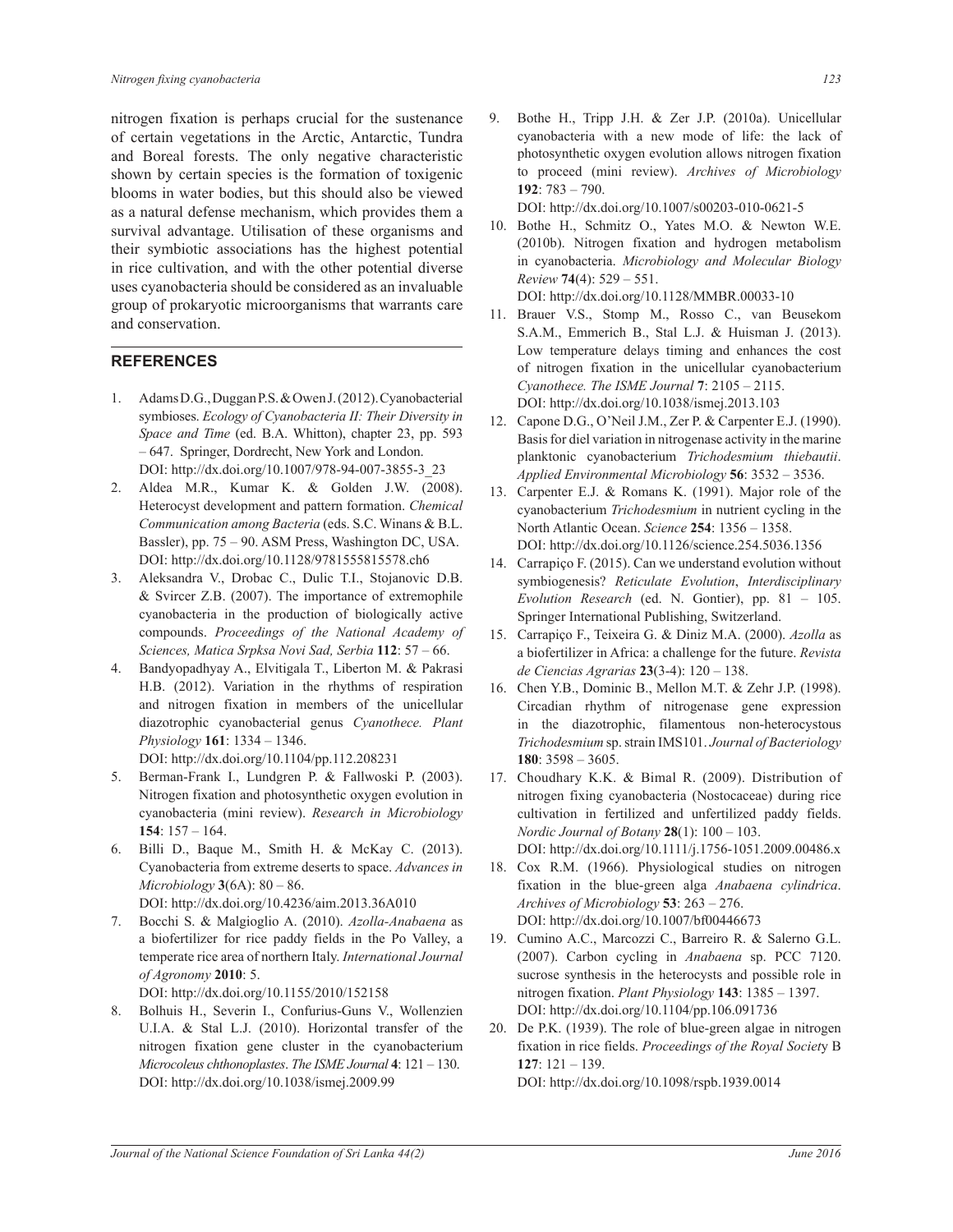- 21. Dilworth M.J. (1966). Acetylene reduction by nitrogen fixing preparations from *Clostridium pasteurianum. Biochimica Biophysica Acta* **127**: 285 – 294.
- 22. Drewes K. (1928). Uber die assimilation des luftstickstoffs durch blaualgen. *Zentbl*. *Bakterial ParasitKde* (Abt II) **76**: 88 – 101.
- 23. Dudgale R.C., Menzel D.W. & Ryther J.H. (1964). High nitrogen fixation rates in the Sargasso Sea and the Arabian Sea. *Deep Sea Research* **7**: 298 – 300.
- 24. Fay P. & Kulasooriya S.A. (1972). Tetrazolium reduction and nitrogenase activity in heterocystous blue-green algae. *Archives of Microbiology* **87**: 341 – 352. DOI: http://dx.doi.org/10.1007/bf00409133
- 25. Fay P., Stewart W.D.P., Walsby A.E. & Fogg G.E. (1968). Is the heterocyst the site of nitrogen fixation in blue-green algae? *Nature* **220**: 810 – 812. DOI: http://dx.doi.org/10.1038/220810b0
- 26. Fay P. & Walsby A.E. (1966). Metabolic activities of isolated heterocysts of the blue-green alga *Anabaena cylindrica*. *Nature* **209**: 810 – 812. DOI: http://dx.doi.org/10.1038/209094a0
- 27. Finzi-Hart J.A., Pett-Ridge J., Weber P.K., Popa R., Fallon S.J., Gunderson T., Hutcheon I.D., Nealson K.H. & Capone D.G. (2009). Fixation and fate of C and N in the cyanobacterium *Trichodesmium* using nanometerscale secondary ion mass spectrometry. *Proceedings of the National Academy of Sciences* **106**(15): 6345 – 6350. DOI: http://dx.doi.org/10.1073/pnas.0810547106
- 28. Flores E., Herrero A.,Wolk C.P. & Maldener I. (2006). Is the periplasm continuous in filamentous multicellular cyanobacteria? *Trends in Microbiology* **14**: 439 – 443. DOI: http://dx.doi.org/10.1016/j.tim.2006.08.007
- 29. Fogg G.E. (1942). Studies on nitrogen fixation by bluegreen algae. I. nitrogen fixation by *Anabaena cylindrica* Lemn. *Journal of Experimental Biology* **19**: 78 – 87.
- 30. Fogg G.E., Stewart W.D.P., Fay P. & Walsby A.E. (1973). *The Blue-Green Algae*, pp. 459. Academic Press, London & New York.
- 31. Forchhammer K. (2004). Global carbon/nitrogen control by  $P_{II}$  signal transduction in cyanobacteria: from signals to targets. *FEMS Microbiology Reviews* **28**: 319 – 333. DOI: http://dx.doi.org/10.1016/j.femsre.2003.11.001
- 32. Foster R.A., Kuypers M.M.M., Vagner T., Paerl R.W., Musat N. & Zehr J.P. (2011). Nitrogen fixation and transfer in open ocean diatom-cyanobacterial symbioses. *The ISME Journal* **5**: 1484 – 1493. DOI: http://dx.doi.org/10.1038/ismej.2011.26
- 33. Francis K.O., de la Torre R. & Cockell C.S. (2010). Isolation of novel extreme tolerant cyanobacteria from a rock dwelling microbial community by using exposure to low earth orbit. *Applied Environmental Microbiology* **76**(7): 2115 – 2121. DOI: http://dx.doi.org/10.1128/AEM.02547-09
- 34. Frank B. (1889). Uber den experimentellen Nachweis der Assimilation freien Stickstoffs durch erbodenbewohnende Alge. *Berlin Dt. botanik Ges.* **7**: 34 – 42.

35. Fredrickson C. & Bergman B. (1995). Nitrogenase quantity varies diurnally in a subset of cells within colonies of the non-heterocystous cyanobacterium *Trichodesmium* sp. *Microbiology* **141**: 2471 – 2478.

DOI: http://dx.doi.org/10.1099/13500872-141-10-2471

36. Fredrickson C. & Bergman B. (1997). Ultrastructural characterization of cells specialised for nitrogen fixation in a non-heterocystous cyanobacterium *Trichodesmium*  sp. *Protoplasma* **197**: 76 – 86.

DOI: http://dx.doi.org/10.1007/BF01279886

- 37. Gallon J.R. (1981). The oxygen sensitivity of nitrogenase: a problem for biochemists and microorganisms. *Trends in Biochemical Sciences* **6**: 19 – 23.
- 38. Gallon J.R. (1992). Reconciling the incompatible:  $N<sub>2</sub>$ fixation and  $O_2$ . *New Phytologists* **122**: 571 – 609. DOI: http://dx.doi.org/10.1111/j.1469-8137.1992.tb00087.x
- 39. Gallon J.R. & Hamadi A.F. (1984). Studies on the effect of oxygen on acetylene reduction (nitrogen fixation) in *Gloeotheca* sp. ATCC 27152. *Journal of General Microbiology* **130**: 495 – 503.
- 40. Gallon J.R., Hashem M.A. & Chaplin A.E. (1991). Nitrogen fixation by *Oscillatoria* sp. under autotrophic and photoheterotrophic conditions. *Journal of General Microbiology* **137**: 31 – 39. DOI: http://dx.doi.org/10.1099/00221287-137-1-31
- 41. Herrero A., Muro-Pastor A.M., Valladares A. & Flores E. (2004). Cellular differentiation and the NtcA transcription factor in filamentous cyanobacteria. *FEMS Microbiology Reviews* **28**: 469 – 487.

DOI: http://dx.doi.org/10.1016/j.femsre.2004.04.003

42. Huang T.C. & Chow W.M. (1991). Setting the circadian nitrogen fixing rhythm of the prokaryotic *Synechococcus* sp. RF1, while its *nif* gene is repressed. *Plant Physiology* **96**: 324 – 326.

DOI: http://dx.doi.org/10.1104/pp.96.1.324

- 43. International Rice Research Institute (IRRI) (1987). *Azolla* utilization. *Proceedings of the Workshop on Azolla Use*, Fuzhou, Fujian, China, 31 March – 5 April 1985, International Rice Research Institute, Los Banos, The Philippines, p. 296.
- 44. Issa A.A., Abd-Alla M.H. & Ohyama T. (2014). Nitrogen fixing cyanobacteria: future prospect. *Advances in Biology and Ecology of Nitrogen Fixation* (ed. T. Ohyama), pp. 23. InTech, Rijeka, Croatia - European Union.
- 45. Janaki S. & Wolk C.P. (1982). Synthesis of nitrogenase by isolated heterocysts. *Biochimica Biophysica Acta* **696**: 187 – 192.
- 46. Janson S., Carpenter E.J. & Bergman B. (1994). Compartmentalization of nitrogenase in a nonheterocystous cyanobacterium: *Trichodesmium contortum*. *FEMS Microbiology Letters* **118**: 9 – 14. DOI: http://dx.doi.org/10.1111/j.1574-6968.1994.tb06796.x
- 47. Jones K. (1990). Aerobic nitrogen fixation by *Lyngbya* sp., a marine tropical cyanobacterium. *British Phycological Journal* **25**: 287 – 289. DOI: http://dx.doi.org/10.1080/00071619000650291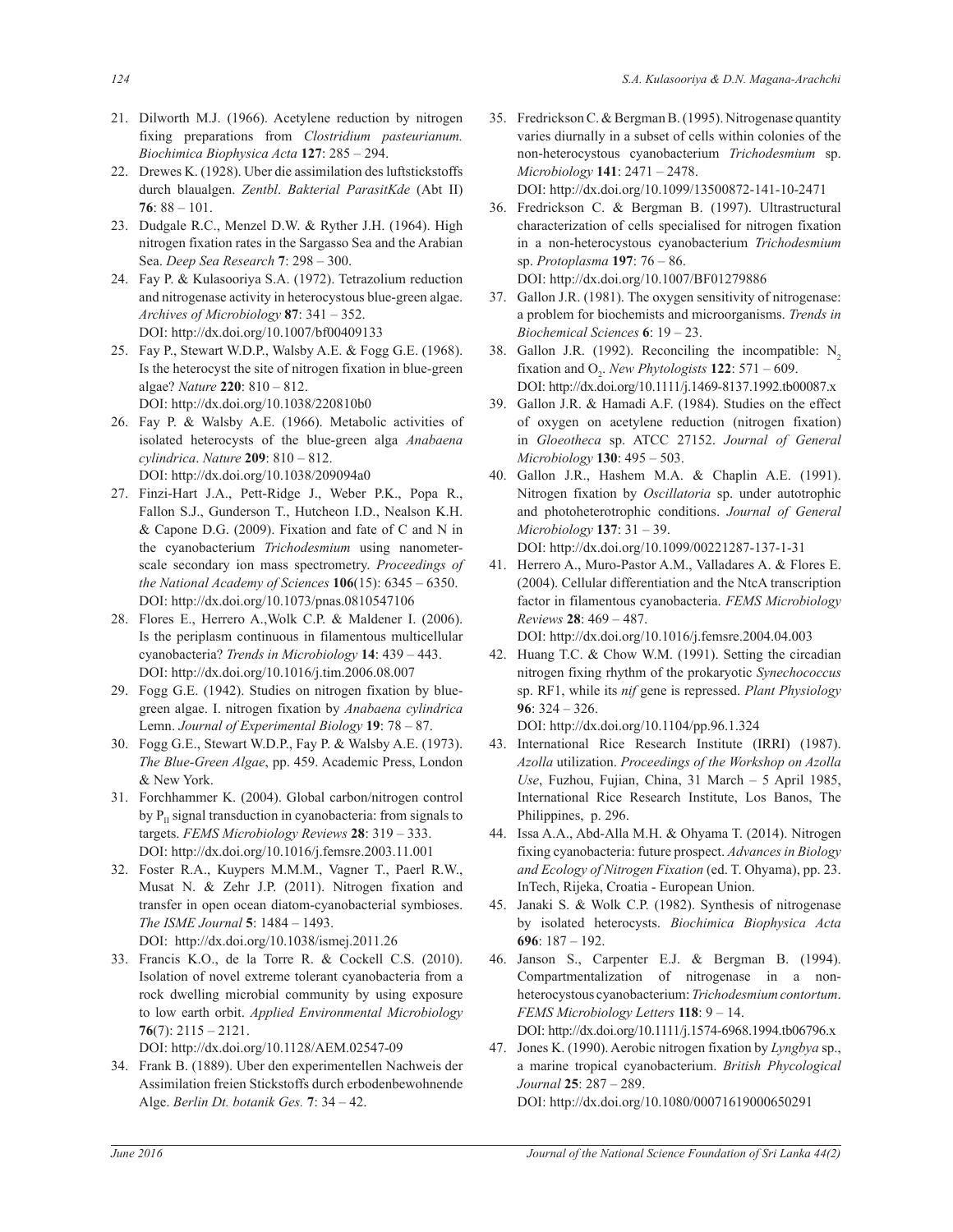- 48. Kannaiyan S. & Kumar K. (2005). *Azolla Biofertilizer for Sustainable Rice Production*, pp. 425. Daya Publishing House, A Division of Astral International (Pvt.) Ltd., New Delhi, India.
- 49. Karl D., Letelier R., Tupas L., Dore J., Christian J. & Hebel D. (1997). The role of nitrogen fixation in biogeochemical cycling in the sub-tropical North Pacific Ocean. *Nature* **388**: 533 – 538. DOI: http://dx.doi.org/10.1038/41474
- 50. Kenyon C.N., Rippka R. & Stanier R.Y. (1972). Fatty acid composition and physiological properties of some filamentous blue-green algae. *Archives of Microbiology* **83**: 216 – 236.

DOI: http://dx.doi.org/10.1007/bf00645123

- 51. Kim J.D. & Lee G.G. (2006). Diversity of heterocystous filamentous cyanobacteria (blue-green algae) from rice fields and their differential susceptibility to ten fungicides used in Korea. *Journal of Microbiology and Biotechnology* **16**(2): 240 – 246.
- 52. Kneip C., Voβ C., Lockhart P.J. & Maier U.G. (2008). The cyanobacterial endosymbiont of the unicellular algae *Rhopalodia gibba* shows reductive genome evolution. *BMC Evolutionary Biology* **8**: 30.

DOI: http://dx.doi.org/10.1186/1471-2148-8-30

- 53. Kulasooriya S.A. (2005). Potential toxin producing cyanobacteria (blue-green algae) in water resources of Sri Lanka. *Workshop on Hygiene Promotion and Water Quality Surveillance for Water Board and Health Department Officials*, Plant Genetic Resources Center, Gannoruwa, Sri Lanka.
- 54. Kulasooriya S.A. (2008). *Biological Nitrogen Fixation: Fundamentals and Utilization*. *Peradeniya Science Publication No: 27*, pp. 143. Science Education Unit, Faculty of Science, University of Peradeniya, Peradeniya.
- 55. Kulasooriya S.A. (2011). Cyanobacteria: pioneers of planet earth. *Ceylon Journal of Science (Biological Science)* **40**(2): 71 – 88.
- 56. Kulasooriya S.A. & Hirimburegama W.K. (1989). Phototrophic nitrogen fixation in wetland rice. *Biological Nitrogen Fixation Associated with Rice Production* (eds. S.K. Dutta & C. Sloger), pp. 191 – 210. Oxford/IBH Publishers, New Delhi, Bombay & Calcutta, India.
- 57. Kulasooriya S.A., Hirimburegama W.K. & Abeysekera S.W. (1987). Use of *Azolla* in Sri Lanka. *Azolla Utilization*, pp. 131 – 140. International Rice Research Institute, Los Banos, Laguna, The Philippines.
- 58. Kulasooriya S.A., Lang N.J. & Fay P. (1972). The heterocysts of blue-green algae. III differentiation and nitrogenase activity. *Proceedings of the Royal Society B*  **181**: 199 – 209.

DOI: http://dx.doi.org/10.1098/rspb.1972.0046

59. Kulasooriya S.A., Roger P.A., Barraquio W.L. & Watanabe I. (1981a). Epiphytic nitrogen fixation on weeds in a rice field ecosystem. *Nitrogen Cycling in South-East Asian Wet Monsoonal Ecosystems* (eds. R. Wetselaar, J.R. Simpson & T. Rosswall), pp.  $56 - 61$ . Australian Academy of Sciences, Canberra, Australia.

- 60. Kulasooriya S.A., Roger P.A., Barraquio W.L. & Watanabe I. (1981b). Epiphytic nitrogen fixation in deepwater rice. *Soil Science and Plant Nutrition* **27**: 19 – 27. DOI: http://dx.doi.org/10.1080/00380768.1981.10431251
- 61. Kulasooriya S.A. & Seneviratne G. (2012). Transfer of microbial inoculant technology to rural farmers in Sri Lanka. *International Symposium on Improving the Quality of Life Through Science, at the Inaugural General Assembly of the Association of Academies and Societies of Sciences in Asia*, Galadari Hotel, Colombo, Sri Lanka, 16 – 19 October, pp. 73 – 77.
- 62. Kumar K., Mella-Herrera R.A. & Golden J.W. (2009). Cyanobacterial heterocysts. *Cold Spring Harbor Perspectives of Biology* **2**(4): a000315.
- 63. Lang N.J. & Fay P. (1971). The heterocysts of blue-green algae. II details of ultrastructure. *Proceedings of the Royal Society B* **178**: 193 – 202. DOI: http://dx.doi.org/10.1098/rspb.1971.0061
- 64. Lin S., Henze S., Lundgren P., Bergman B. & Carpenter E.J. (1998). Whole-cell immune localization in marine diazotrophic cyanobacteria, *Trichodesmium* spp. *Applied Environmental Microbiology* **64**: 3052 – 3058.
- 65. Liu Chung-Chu (1987). Reevaluation of *Azolla* utilization in agricultural production. *Azolla Utilization*, pp. 67 – 76. The International Rice Research Institute, Los Banos, Laguna, The Philippines.
- 66. Lumpkin T.A. & Plucknett D.L. (1982). *Azolla as a green manure: Use and Management in Crop Production,* pp. 230. Westview Press, Boulder, Colorado, USA.
- 67. Maracarelli A.M., Baker M.A. & Wourtsbaugh W.A. (2008). Is in-stream  $N_2$  fixation an important N source for benthic communities and stream ecosystems? *Journal of the North American Benthological Society* **27**(1): 186 – 211. DOI: http://dx.doi.org/10.1899/07-027.1
- 68. Marcozzi C., Cumino A.C. & Salerno G.L. (2009). Role of NtcA, a cyanobacterial global nitrogen regulator, in the regulation of sucrose metabolism gene expression in *Anabaena* sp. PCC 7120. *Archives of Microbiology* **191**: 255 – 263.

DOI: http://dx.doi.org/10.1007/s00203-008-0450-y

- 69. Mariscal V., Herrero A. & Flores E. (2007). Continuous periplasm in a filamentous, heterocyst-forming cyanobacterium. *Molecular Microbiology* **65**: 1139 – 1145. DOI: http://dx.doi.org/10.1111/j.1365-2958.2007.05856.x
- 70. Martin-Figueroa E., Navarro F. & Florencio F.J. (2000). The GS-GOGAT pathway is not operative in the heterocysts cloning and expression of glsF gene from the cyanobacterium *Anabaena* sp. PCC 7120. *FEBS Letters* **476**: 282 – 286.
- 71. Meeks J.C. & Elhai J. (2002). Regulation of cellular differentiation in filamentous cyanobacteria in free-living and plant-associated symbiotic growth states. *Microbiology and Molecular Biology Reviews* **66**: 94 – 121. DOI: http://dx.doi.org/10.1128/MMBR.66.1.94-121.2002
- 72. Mishra U. & Pabbi S. (2004). Cyanobacteria: a potential biofertilizer for rice. *Resonance* **9**(6): 6 – 10. DOI: http://dx.doi.org/10.1007/BF02839213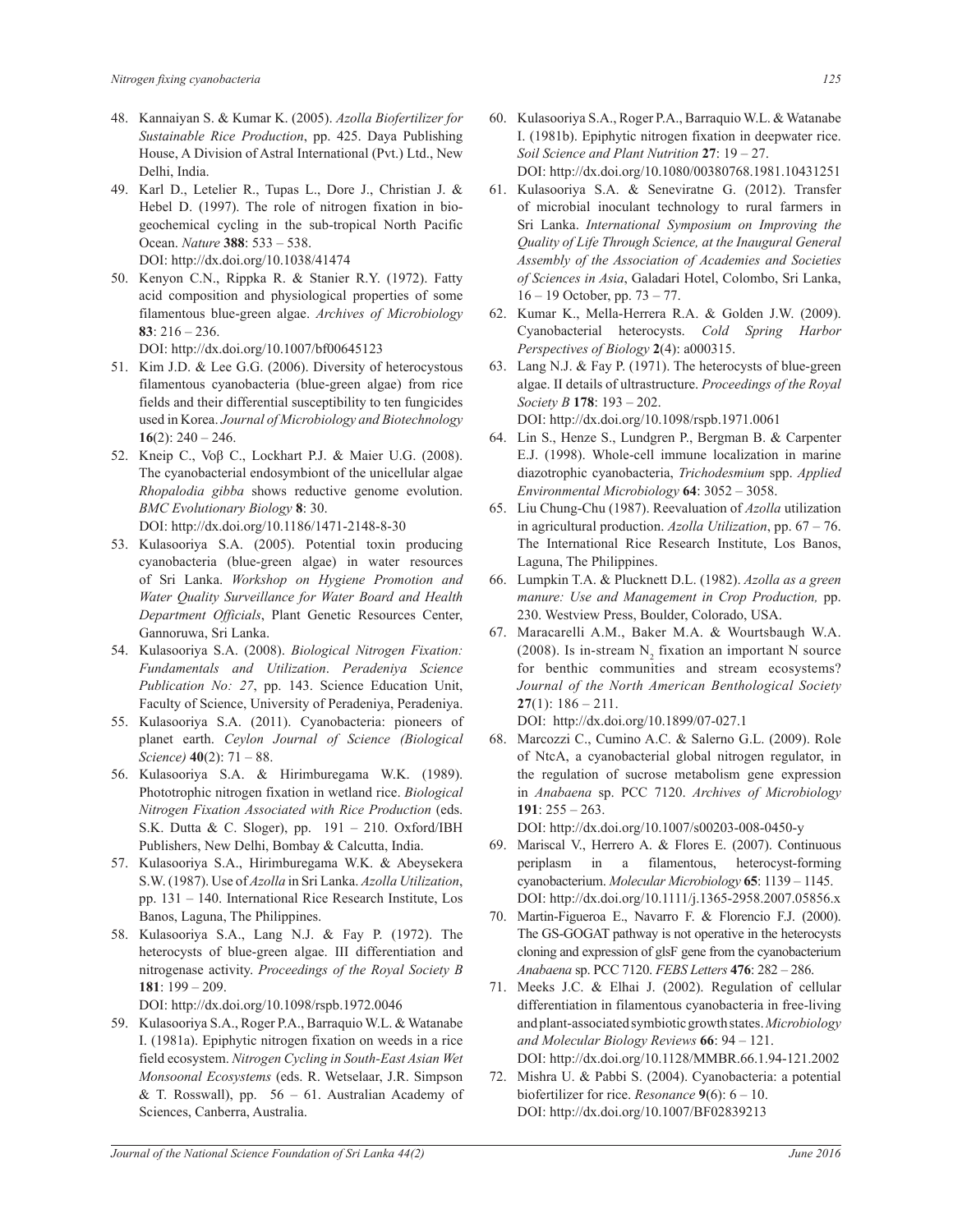73. Mitsui A., Kumazawa S., Takahashi A., Ikemoto H., Cao S. & Arai T. (1986). Strategy by which nitrogen-fixing unicellular cyanobacteria grow photoautotrophically. *Nature* **323**: 720 – 722.

DOI: http://dx.doi.org/10.1038/323720a0

74. Moal M.L. & Beigala I. (2009). Diazotrophic unicellular cyanobacteria in the northwestern Meditarrenean Sea: a seasonal cycle. *Limnology and Oceanography* **54**: 845 – 855.

DOI: http://dx.doi.org/10.4319/lo.2009.54.3.0845

75. Moisander P.H., Beinart R.A., Hewson I., White A.E., Johnson K.S., Carlson C.A., Montoya J.P. & Zehr J.P. (2010). Unicellular cyanobacterial distributions broaden the oceanic nitrogen fixation domain. *Science* **327**: 1512 – 1514.

DOI: http://dx.doi.org/10.1126/science.1185468

- 76. Montano M. (2012). *Azolla*: a new paradigm of the future of rice. *Development Marketplace Blog*. The World Bank. Available at *http://blogs.worldbank.org/dmblog/azolla-anew-paradigm-of-the-future-of-rice*
- 77. Montoya J.P., Holl C.M., Zehr J.P., Hansen A., Villareal T.A. & Capone D.G. (2004). High rates of nitrogen fixation by unicellular diazotrophs in the oligotrophic Pacific Ocean. *Nature* **430**: 1027 – 1032. DOI: http://dx.doi.org/10.1038/nature02824
- 78. Mulholland M.R. & Capone D.G. (2000). The nitrogen physiology of the marine nitrogen fixing cyanobacterium *Trichodesmium* spp. *Trends in Plant Science* **5**: 148 – 153.
- 79. Murry M.A., Horne A.J. & Bennemann J.R. (1984). Physiological studies of oxygen protective mechanisms in the heterocysts of *Anabaena cylindrica*. *Applied Environmental Microbiology* **47**: 449 – 454.
- 80. Murry M.A. & Wolk C.P. (1989). Evidence that the barrier to the penetration of oxygen into the heterocysts depends upon two layers of the envelope. *Archives of Microbiology*  **151**: 469 – 474*.*

DOI: http://dx.doi.org/10.1007/BF00454860

81. Nadis S. (2003). The cells that rule the seas. *Scientific American* **289**(6): 52 – 57.

DOI: http://dx.doi.org/10.1038/scientificamerican1203-52

82. Needoba J.A., Foster R.A., Sakamoto C., Zehr J.P. & Johnson K.S. (2007). Nitrogen fixation by unicellular diazotrophic cyanobacteria in the temperate oligotrophic North Pacific Ocean. *Limnology and Oceanography* **52**: 1317 – 1327.

DOI: http://dx.doi.org/10.4319/lo.2007.52.4.1317

83. Ortega-Calvo J.J. & Stal L.J. (1991). Diazotrophic growth of the unicellular cyanobacterium *Gloeotheca* sp. PCC 6909 in continuous culture. *Journal of General Microbiology* **137**: 1789 – 1797.

DOI: http://dx.doi.org/10.1099/00221287-137-8-1789

84. Pearson H.W., Marlin G. & Howsley R. (1981). Physiological studies on *in vivo* nitrogenase activity by axenic cultures of the blue-green alga *Microcoleus chthnoplastes*. *British Phycological Journal* **16**: 139.

85. Pratt B.S. & Thiel T. (2014). Regulation of nitrogenase gene expression by transcript stability in the cyanobacterium *Anabaena variabilis*. *Journal of Bacteriology* **196**(20): 3609 – 3621.

DOI: http://dx.doi.org/10.1128/JB.02045-14

- 86. Prechtl J., Kneip C., Lockhart P., Wenderoth K. & Maier U.G. (2004). Intracellular spheroid bodies of *Rhopalodia gibba* have nitrogen-fixing apparatus of cyanobacterial origin. *Molecular Biology and Evolution* **21**: 1477 – 1481. DOI: http://dx.doi.org/10.1093/molbev/msh086
- 87. Quesada A. & Fernandez-Valiente E. (1996). Relationship between abundance of  $N_2$  fixing cyanobacteria and environmental features of Spanish rice fields. *Microbial Ecology* **32**(1): 59 – 71.

DOI: http://dx.doi.org/10.1007/BF00170107

- 88. Ramamurthy V.D. & Krishnamurthy S. (1968). Nitrogen fixation by the blue-green alga *Trichodesmium erythraenum* (Ehr.). *Current Science* **37**: 21 – 22.
- 89. Reddy K.J., Haskell J.B., Sherman D.M. & Sherman L.A. (1993). Unicellular aerobic nitrogen fixing cyanobacteria of the genus *Cyanothece*. *Journal of Bacteriology* **175**(5): 1284 – 1292.
- 90. Rippka R., Neilson A., Kunisawa R. & Cohen-Bazire G. (1971). Nitrogen fixation by unicellular blue-green algae. *Archives of Microbiology* **76**: 341 – 348. DOI: http://dx.doi.org/10.1007/bf00408530
- 91. Roger P.A. & Kulasooriya S.A. (1980). *Blue- Green Algae and Rice*, p. 113. International Rice Research Institute, Los Banos, Laguna, The Philippines.
- 92. Roger P.A., Kulasooriya S.A., Barraquio W.L. & Watanabe I. (1981). Epiphytic nitrogen fixation on lowland rice plants. *Nitrogen Cycling in South-East Asian Wet Monsoonal Ecosystems* (eds. R. Wetselaar, J.R. Simpson & T. Rosswall), pp. 62 – 66. Australian Academy of Sciences, Canberra, Australia.
- 93. Roger P.A., Santiago-Ardales S., Reddy P.M. & Watanabe I. (1987). The abundance of heterocystous blue-green algae in rice soils and inocula used for application in rice fields. *Biology and Fertility of Soils* 5(2):  $98 - 105$ .

DOI: http://dx.doi.org/10.1007/BF00257642

- 94. Sandh G., Xu L. & Bergman B. (2012). Diazocyte development in the marine diazotrophic cyanobacterium *Trichodesmium Microbiology* **158**: 345 – 352. DOI: http://dx.doi.org/10.1099/mic.0.051268-0
- 95. Schloesing T. & Laurent E. (1892). Sur la fixationde l'azote libre par les plantes. *Annals of the Institute of Pasteur*, *Paris* **6**: 824 – 840.
- 96. Schollhorn R. & Burris R.H. (1966). Study of intermediates in nitrogen fixation. *Proceedings of the Federation of American Society of Experimental Biology* **25**: 710.
- 97. Seckbach J. (ed) (2002). *Symbiosis: Mechanisms and Model Systems*. Kluwer Academic, Dordrecht, The Netherlands. DOI: http://dx.doi.org/10.1007/0-306-48173-1
- 98. Selvi K.T. & Sivakumar K. (2012). Distribution of heterocystous cyanobacteria in rice fields of Cuddalore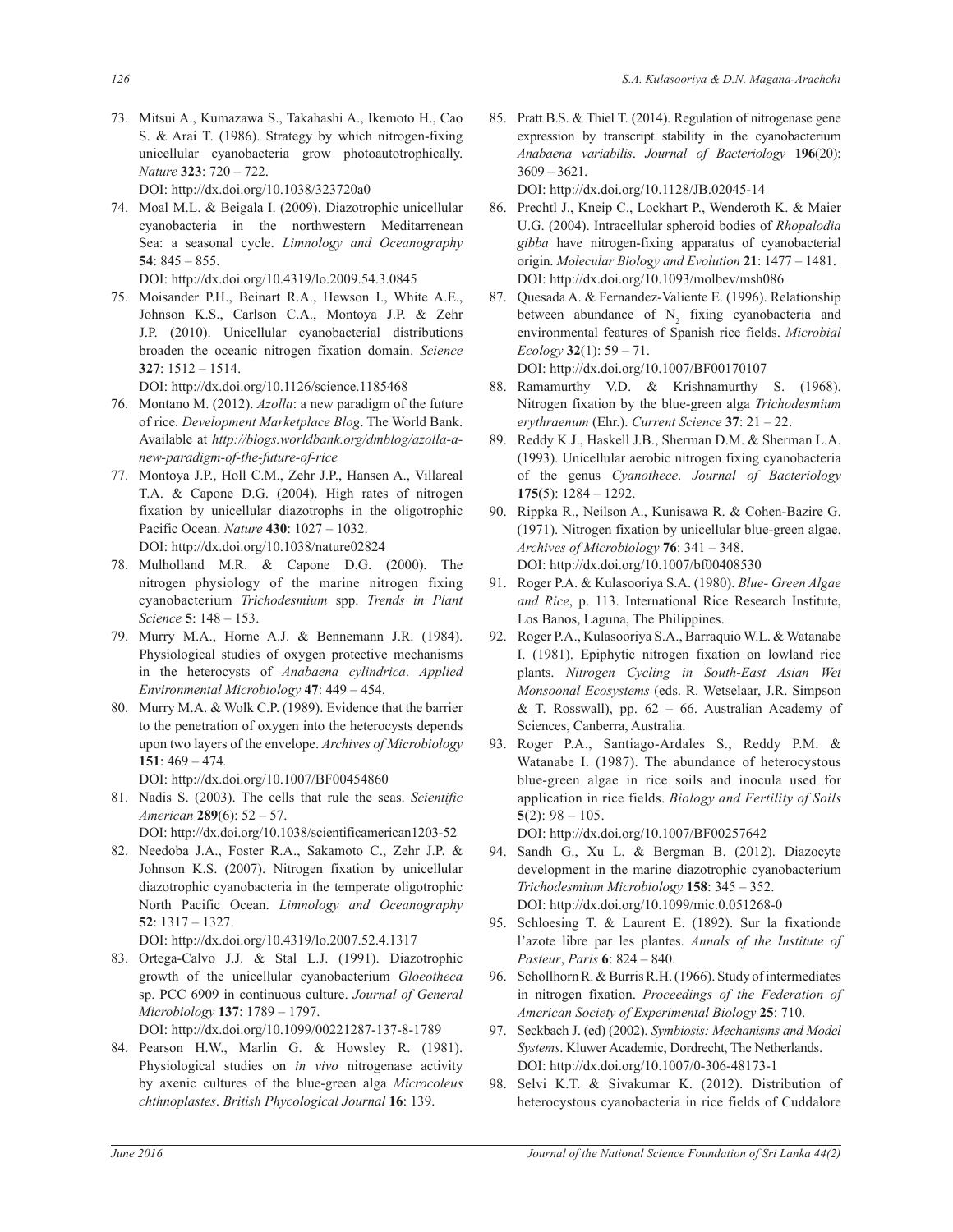District, Tamil Nadu. *International Journal of Life Sciences and Pharmaceutical Research* **2**(4): 30 – 39.

- 99. Shapiro J.A. (2012). Cell merges and the evolution of new life forms: symbiogenesis rather than selection. *The Huffpost Science Blog.* Available at *http://www. huffingtonpost.com/james-a-shapiro/cell-mergersevolution-life\_b\_1807742.html*
- 100. Singh R.N. (1961). *Role of Nitrogen Fixing Blue-Green Algae in Nitrogen Economy of Indian Agriculture*, p. 175. Indian Council for Agricultural Research, New Delhi, India.
- 101. Srivastava A.K., Bhargawa P., Kumar A., Rai L.C. & Neilan B.A. (2009). Molecular characterization and effect of salinity on cyanobacterial diversity in rice fields of Eastern Uttar Pradesh, India. *Saline Systems* **5**: 4. DOI: http://dx.doi.org/10.1186/1746-1448-5-4
- 102. Staal M., Meysman F.J.R. & Stal J. (2003). Temperature excludes  $N_2$  fixing heterocystous cyanobacteria in the tropical oceans.*Nature* **425**: 504 – 507. DOI: http://dx.doi.org/10.1038/nature01999
- 103. Stancheva R., Sheath R.G., Read B.A., McArhtur K.D., Schroepfer C., Kociolek J.P. & Fetscher A.E. (2013). Nitrogen-fixing cyanobacteria (free-living and diatom endosymbionts): their use in southern California stream bioassessment. *Hydrobiologia* **720**: 111 – 127. DOI: http://dx.doi.org/10.1007/s10750-013-1630-6
- 104. Steunou A.S., Bhaya D., Bateson M.M., Melendrez M.C., Ward D.M., Brecht E., Peters J.W., Kuhl M. & Grossman A.R. (2006). *In situ* analysis of nitrogen fixation and metabolic switching in unicellular thermophilic cyanobacteria inhabiting hot spring microbial mats. *Proceedings of the National Academy of Science* (USA) **103**(7): 2398 – 2403.
	- DOI: http://dx.doi.org/10.1073/pnas.0507513103
- 105. Stewart W.D.P. & Lex M. (1970). Nitrogenase activity in *Plectonema boryanum* strain 594. *Archives of Microbiology* **73**: 250 – 260.
- 106. Tahmida Begum Z.N., Mandal R. & Farzana B.A. (2008). Quantification and nitrogen fixation of cyanobacteria in rice field soils of Bangladesh. *Bangladesh Journal of Botany* **37**(2): 183 – 188.
- 107. The Azolla Foundation. *theazollafoundation.org*
- 108. Thomas J. (1970). Absence of pigments of photosystem II of photosynthesis in heterocysts of a blue-green alga. *Nature* **228**: 181 – 183. DOI: http://dx.doi.org/10.1038/228181b0
- 109. Thompson A.W., Foster R.A., Krupke A., Carter B.J., Musat N., Vaulot D., Kuypers M.M.M. & Zehr J.P. (2012). Unicellular cyanobacterium symbiotic with a single celled eukaryotic alga. *Science* **337**: 1546 – 1550. DOI: http://dx.doi.org/10.1126/science.1222700
- 110. Thompson A.W. & Zehr J.P. (2013). Cellular interactions: lessons from the nitrogen fixing cyanobacteria-(mini review). *Journal of Phycology* **49**: 1024 – 1035. DOI: http://dx.doi.org/10.1111/jpy.12117
- 111. Tripp J.H., Bench S.R., Turk K.A., Foster R.A., Desany B.A., Niazi F., Affourtit J.P. & Zehr J.P. (2010). Metabolic streamlining in an open-ocean nitrogen fixing cyanobacterium. *Nature* **464**: 90 – 94. DOI: http://dx.doi.org/10.1038/nature08786
- 112. Venkataraman G.S. (1972). *Algal Biofertilizers and Rice Cultivation*, p. 81. Today and Tomorrows Printers and Publishers, Calcutta, India.
- 113. Wagner G.M. (1997). *Azolla*: a review of its biology and utilization. *The Botanical Reviews* **63**(1): 1 – 21. DOI: http://dx.doi.org/10.1007/BF02857915
- 114. Wanigatunge R.P. (2014). Identification and characterization of cyanobacteria in different climatic zones of Sri Lanka using 16S rRNA genes and detection of toxin producing cyanobacterial species using molecular markers. *PhD thesis.*  University of Colombo, Colombo, Sri Lanka.
- 115. Watanabe I., Ventura W., Cholitkul W., Roger P.A. & Kulasooriya S.A. (1981). Potential of biological nitrogen fixation in deepwater rice. *Proceedings of the Deepwater Rice Workshop,* The International Rice Research Institute, Los Banos, Laguna,The Philippines, pp. 191 – 200.
- 116. Wolk C.P. (1970). Aspects of the development of a bluegreen alga. *Annals of the New York Academy of Sciences*  **175**: 641 – 647.
	- DOI: http://dx.doi.org/10.1111/j.1749-6632.1970.tb45181.x
- 117. Wolk C.P. (1982). Heterocysts. *The Biology of Cyanobacteria* (eds. N.G. Carr  $\&$  B.A. Whitton), pp. 359 – 386. University of California Press, Berkeley, California, USA.
- 118. Wolk C.P., Austin S.M., Bortins J. & Galonsky A. (1974). Autoradiographic localization of <sup>13</sup>N after fixation of <sup>13</sup>N labelled nitrogen gas by a heterocyst-forming blue green alga. *Journal of Cell Biology* **61**: 440 – 453. DOI: http://dx.doi.org/10.1083/jcb.61.2.440
- 119. Wolk C.P. & Wojciuch C. (1971). Photo reduction of acetylene by heterocysts. *Planta* **97**: 126 – 134. DOI: http://dx.doi.org/10.1007/BF00386760
- 120. Wood E.F.J. (1965). *Marine Microbial Ecology*, p. 243. Chapman Hall, London, UK.
- 121. Wyatt J.T. & Silvey J.K.G. (1969). Nitrogen fixation by *Gleoecapsa. Science* **165**: 908 – 909. DOI: http://dx.doi.org/10.1126/science.165.3896.908
- 122. Wyman M., Zehr J.P. & Capone D.G. (1996). Temporal variability in nitrogenase gene expression in a natural population of the marine cyanobacterium *Trichodesmium theibautii. Applied Environmental Microbiology* **62**: 1073 – 1075.
- 123. Zehr J.P., Wyman M., Miller V., Duguay I. & Capone D.G. (1993). Modification of the Fe-protein of nitrogenase in natural populations of *Trichodesmium thiebautii*. *Applied Environmental Microbiol*ogy **59**: 669 – 676.
- 124. Zhang C.C., Laurent S., Sakr S., Peng L. & Be´du S. (2006). Heterocyst differentiation and pattern formation in cyanobacteria: a chorus of signals. *Molecular Microbiology* **59**: 367 – 375.

DOI: http://dx.doi.org/10.1111/j.1365-2958.2005.04979.x